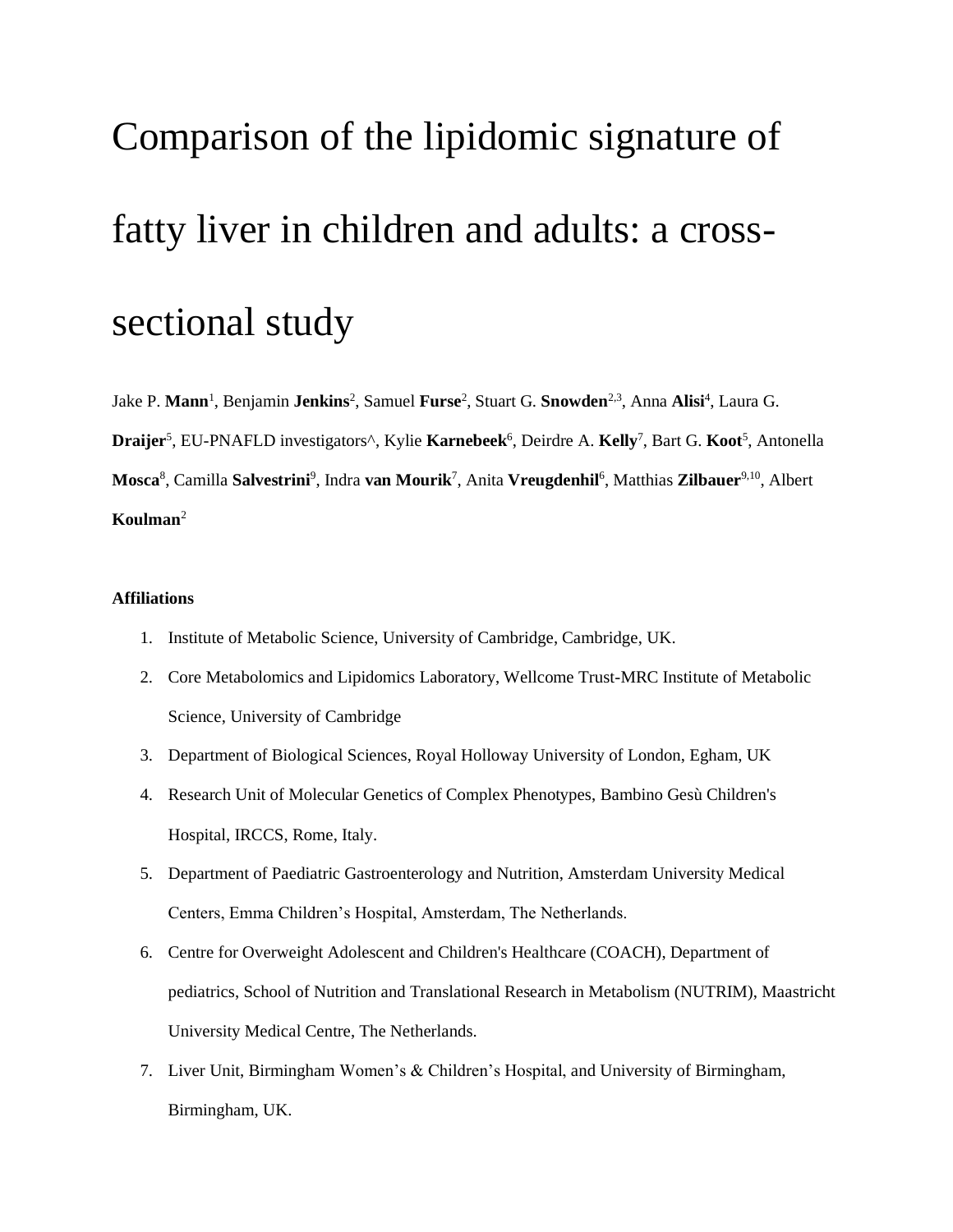- 8. Hepatology Gastroenterology and Nutrition, Bambino Gesù Children's Hospital, Rome, Italy.
- 9. Department of Paediatric Gastroenterology and Nutrition, Addenbrooke's Hospital, Cambridge, UK.
- 10. Department of Paediatrics, University of Cambridge, UK.
- ^A list of investigators is included in the Acknowledgements section

#### **Correspondence:**

Dr. Jake P Mann Metabolic Research Laboratories Level 4, Institute of Metabolic Science Addenbrooke's Hospital Cambridge, CB2 0QQ jm2032@cam.ac.uk Tel: +44 1223 336792 Fax: +44 1223 330598

### **Authors' declaration of personal interests:**

The authors have no conflicts of interest to declare.

#### **Funding sources:**

JPM is supported by a Wellcome Trust fellowship (216329/Z/19/Z), a European Society for Paediatric Research (ESPR) Young Investigator Award, and a Children's Liver Disease Foundation Grant. For the purpose of open access, the author has applied a CC BY public copyright license to any Author Accepted Manuscript version arising from this submission. EU-PNAFLD Registry is supported by a European Association for Study of the Liver (EASL) Registry Grant. MZ is supported by a New Investigator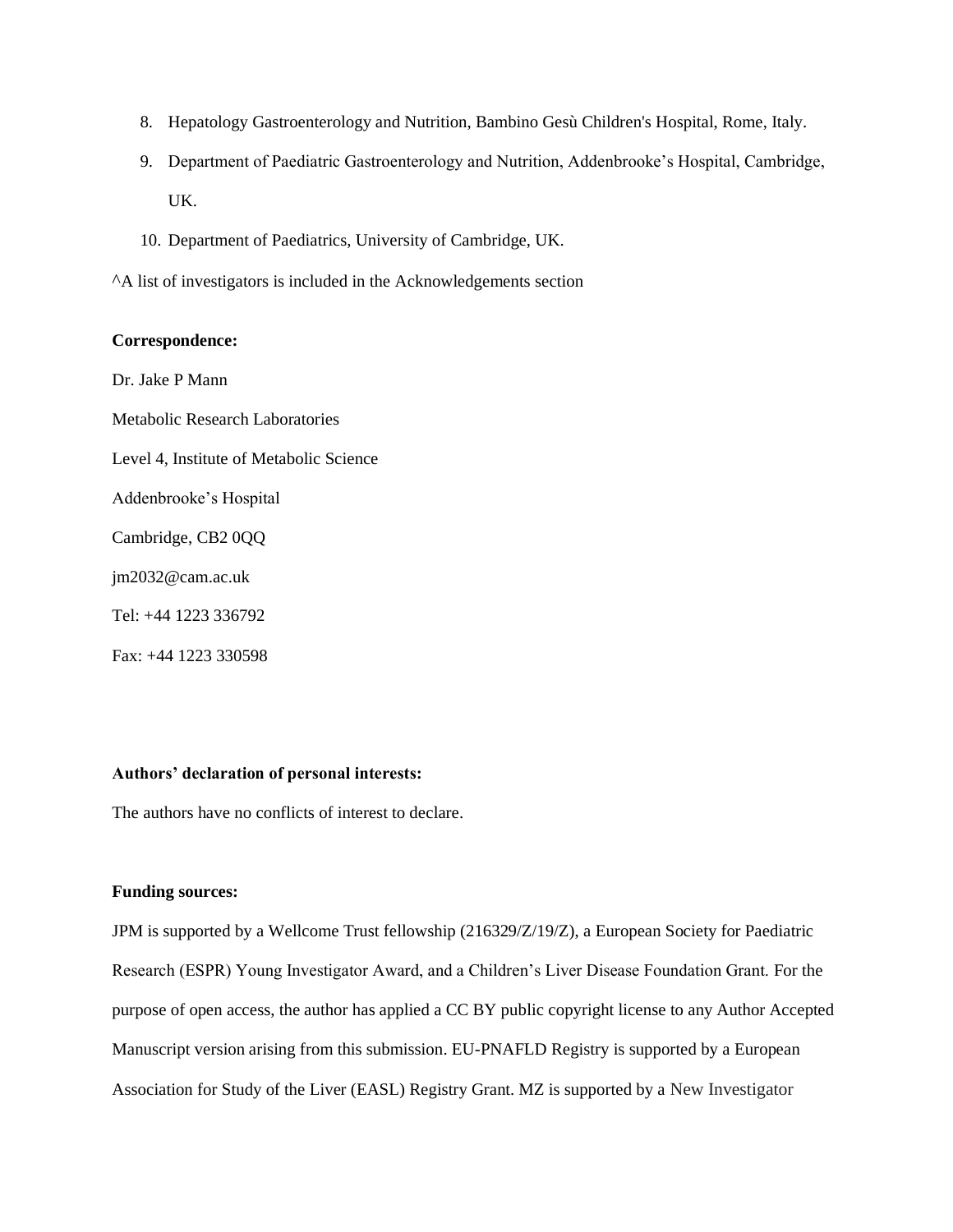Research Grant from the MRC (MR/T001917/1). BK is supported by grants from Van den Broek Lohman Foundation, Virtutis Opus Foundation and For Wishdom Foundation. SF, SGS & AK are supported by the BBSRC (BB/M027252/1 & BB/P028195/1), BJJ & AK are supported by the National Institute for Health Research (NIHR146281).

#### **Abbreviations:**

ALP, alkaline phosphatase; ALT, alanine aminotransferase; AST, aspartate aminotransferase; BMI, body mass index; Cer, ceramide; COPD, chronic obstructive pulmonary disease; CVD, cardiovascular disease; DNL, *de novo* lipogenesis; GB-, Globoside; GD-/GM-, Ganglioside; GWAS, genome-wide association study; HFF, hepatic fat fraction; HOMA-IR, homeostatic model of insulin resistance; Lac-Cer, lactosylceramide; LC-MS, liquid chromatography mass spectrometry; (lyso-)PC, (lyso- )phosphatidylcholine; (L)PI, (lyso-)phosphatidylinositol; MRS, magnetic resonance spectroscopy; mWAS, metabolite-wide association study; NAFLD, non-alcoholic fatty liver disease; NASH, nonalcoholic steatohepatitis; NAS, NAFLD Activity Score; PC, phosphatidylcholine; PheWAS, phenomewide association study; PI, phosphatidylinositol; PLA<sub>2</sub>, phospholipase A<sub>2</sub>; S-, sphingosine; SM, sphingomyelin; TG, triglyceride.

;;

### **Word count:**

2599

**Number of pages of manuscript word file:**

21

**Trial identification number:**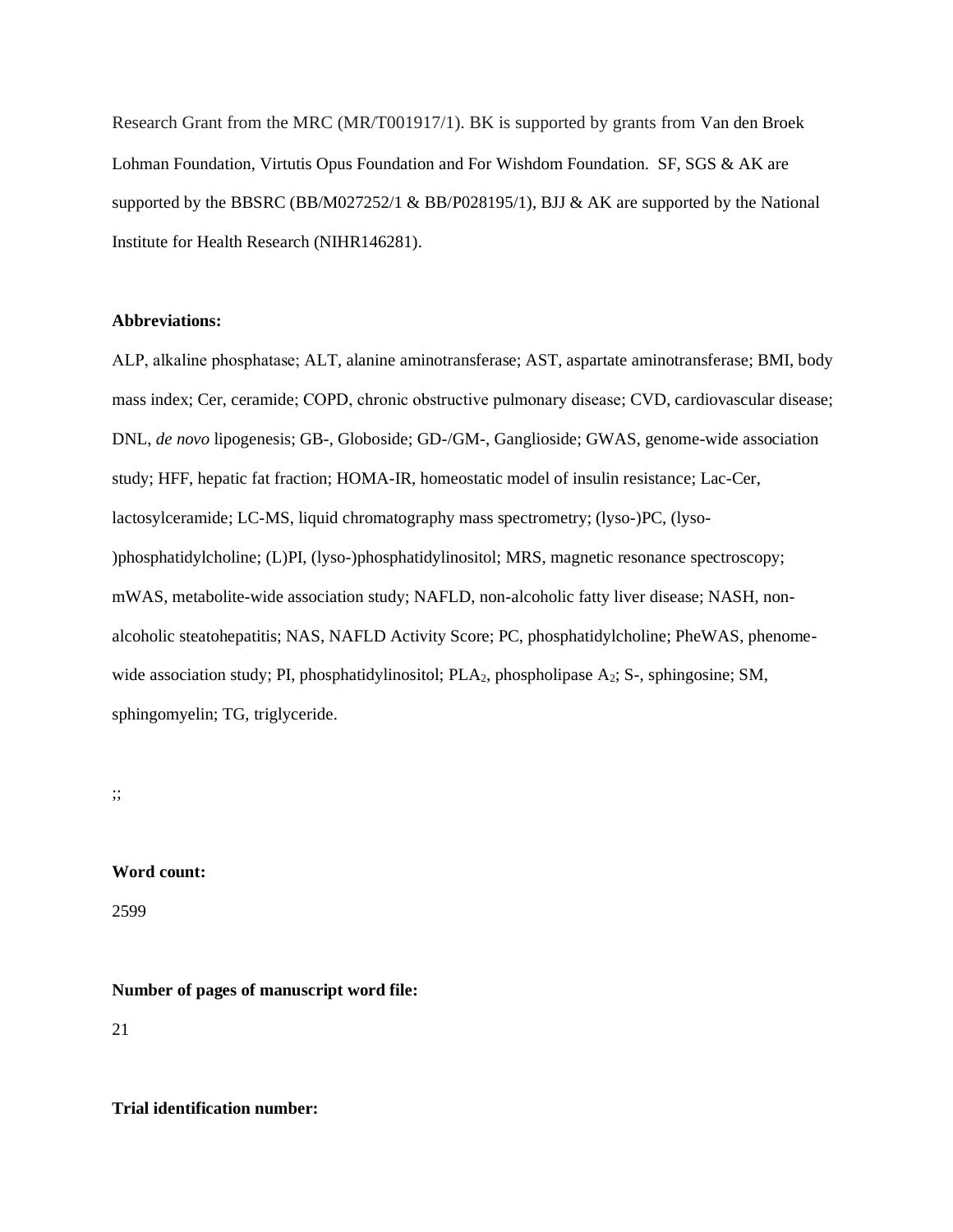Clintrials.gov NCT:04190849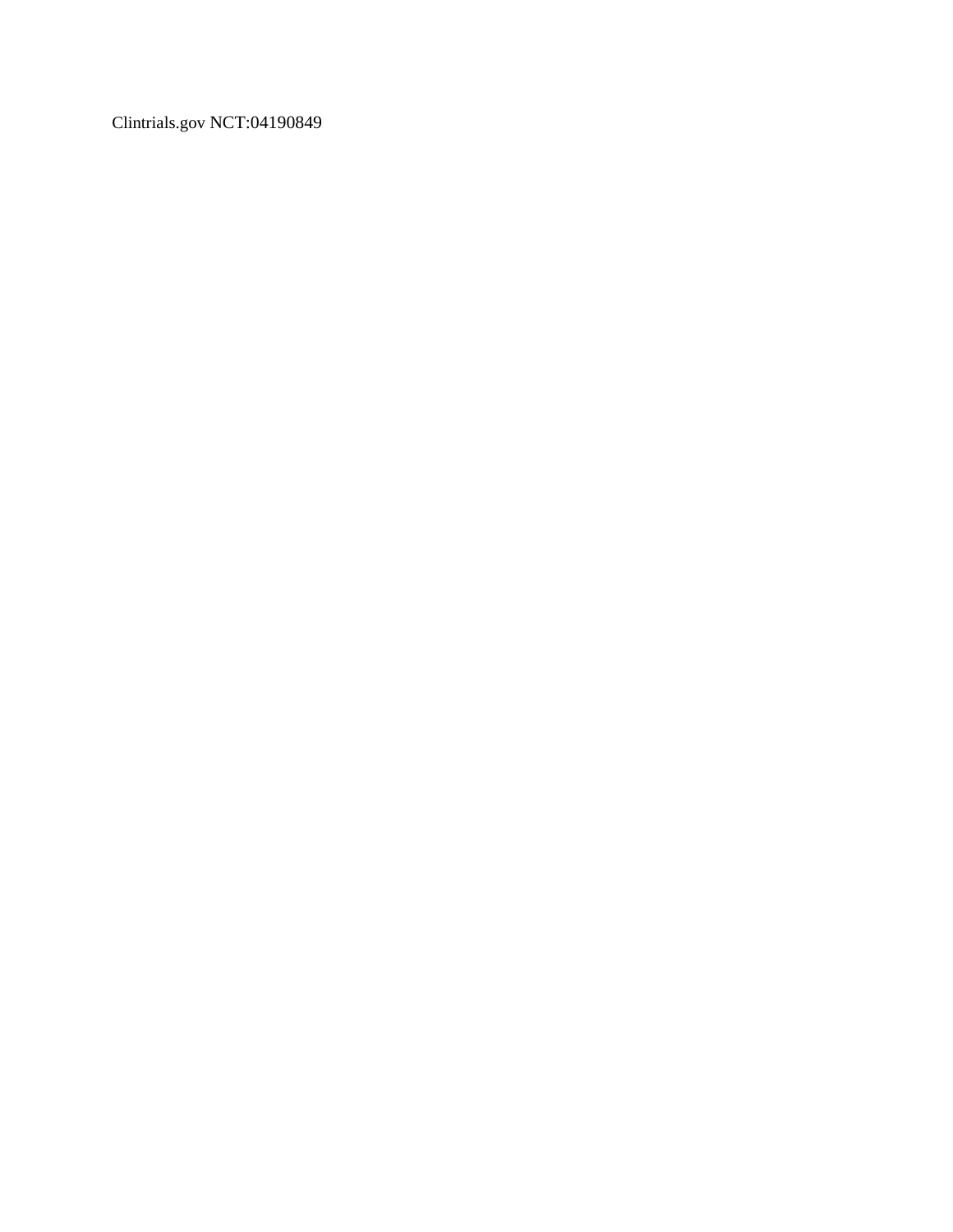Author contributions:

Jake P. Mann: concept, design, acquisition of data, interpretation of data, drafting of manuscript, final approval of manuscript, supervision, funding acquisition.

Benjamin Jenkins: acquisition of data, interpretation of data, critical revision of manuscript, final approval of manuscript

Samuel Furse: acquisition of data, interpretation of data, critical revision of manuscript, final approval of manuscript

Stuart G. Snowden: acquisition of data, interpretation of data, critical revision of manuscript, final approval of manuscript

Anna Alisi: acquisition of data, critical revision of manuscript, final approval of manuscript, funding acquisition.

Laura G. Draijer: acquisition of data, critical revision of manuscript, final approval of manuscript EU-PNAFLD investigators: acquisition of data, interpretation of data, critical revision of manuscript, final approval of manuscript

Kylie Karnebeek: acquisition of data, critical revision of manuscript, final approval of manuscript Deirdre A. Kelly: acquisition of data, critical revision of manuscript, final approval of manuscript Bart G. Koot: acquisition of data, interpretation of data, critical revision of manuscript, final approval of manuscript, funding acquisition.

Antonella Mosca: acquisition of data, critical revision of manuscript, final approval of manuscript Camilla Salvestrini: acquisition of data, critical revision of manuscript, final approval of manuscript Indra van Mourik: acquisition of data, critical revision of manuscript, final approval of manuscript Anita Vreugdenhil: acquisition of data, critical revision of manuscript, final approval of manuscript, funding acquisition.

Matthias Zilbauer: acquisition of data, critical revision of manuscript, final approval of manuscript, funding acquisition.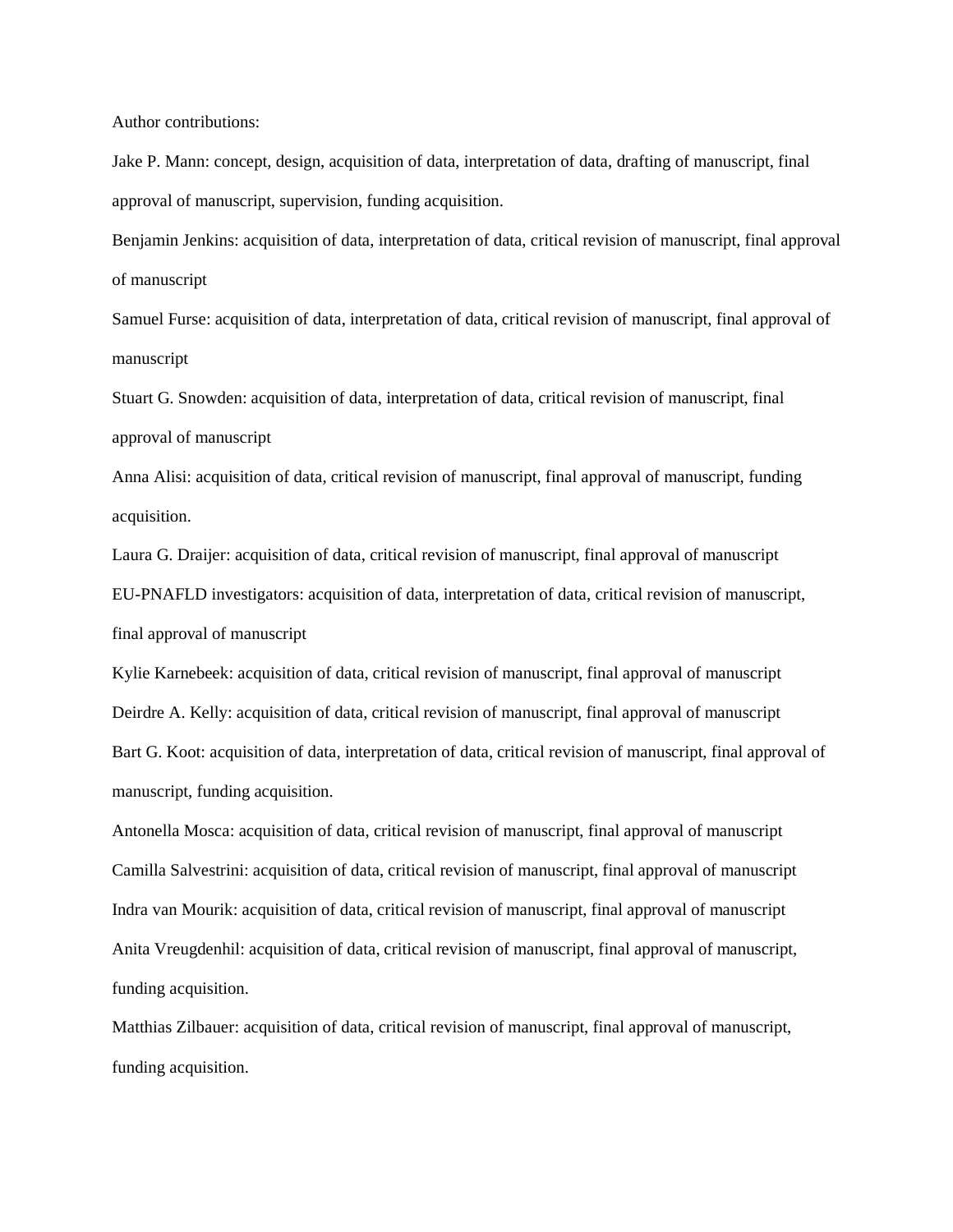Albert Koulman: concept, design, acquisition of data, interpretation of data, drafting of manuscript, final approval of manuscript, supervision, funding acquisition.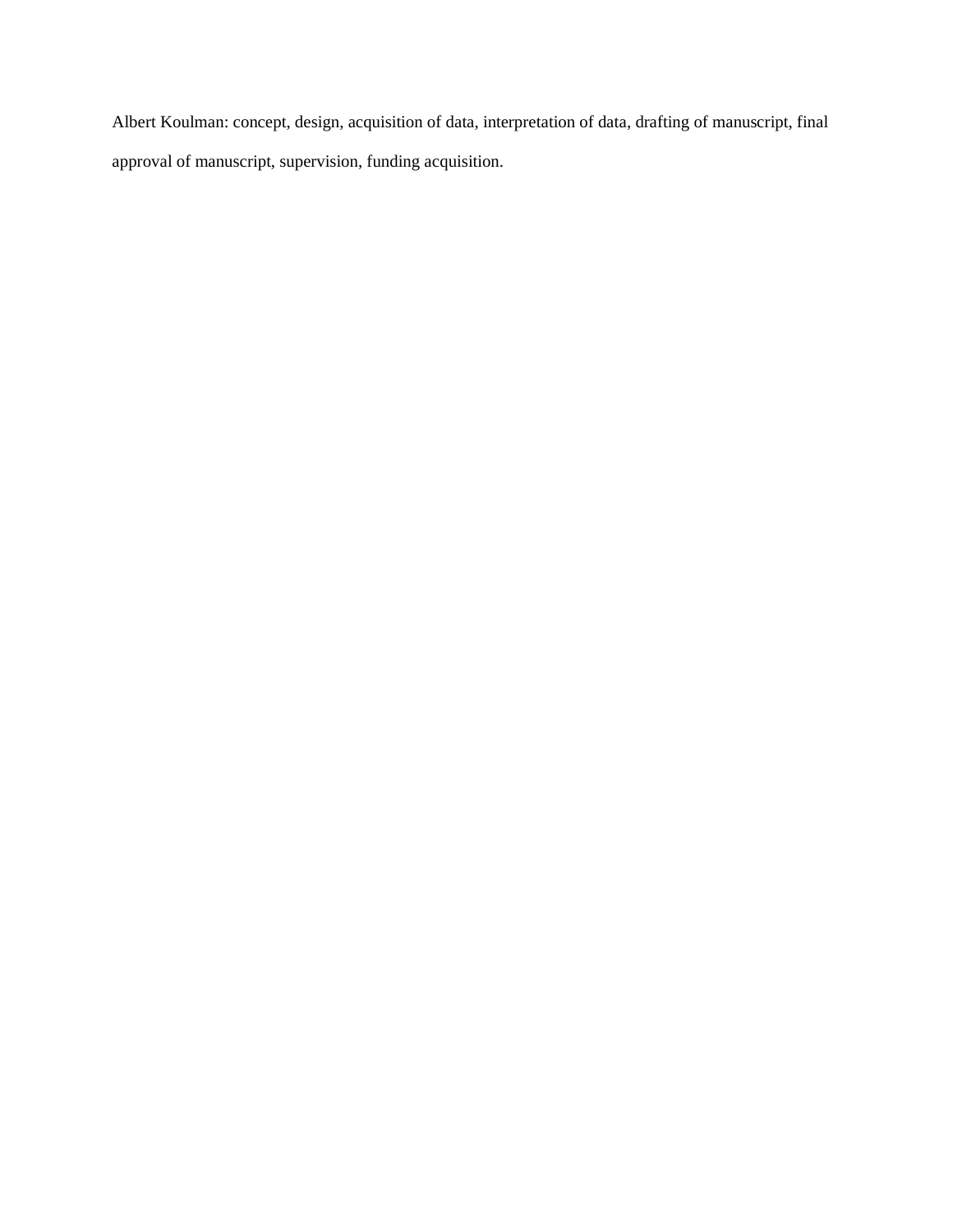# Abstract

#### **Objective**

Non-alcoholic fatty liver disease (NAFLD) is an increasingly common condition in children characterized by insulin resistance and altered lipid metabolism. Affected patients are at increased risk of cardiovascular disease (CVD) and children with NAFLD are likely to be at risk of premature cardiac events. Evaluation of the plasma lipid profile of children with NAFLD offers the opportunity to investigate these perturbations and understand how closely they mimic the changes seen in adults with cardiometabolic disease.

#### **Methods**

We performed untargeted liquid chromatography mass spectrometry (LC-MS) plasma lipidomics on 287 children: 19 lean controls, 146 from an obese cohort, and 122 NAFLD cases who had undergone liver biopsy. Associations between lipid species and liver histology were assessed using regression adjusted for age and sex. Results were then replicated using data from 9,500 adults with metabolic phenotyping.

### **Results**

More severe paediatric NAFLD was associated with lower levels of long chain, polyunsaturated phosphatidylcholines (PC) and triglycerides (TG). Similar trends in PC and TG chain length and saturation were seen in adults with hepatic steatosis. However, many of the specific lipids associated with NAFLD differed between children and adults. Five lipids replicated in adults (including PC(36:4)) have been directly linked to death and cardiometabolic disease, as well as indirectly via genetic variants.

### **Conclusion**

These findings suggest that, whilst similar pathways of lipid metabolism are perturbed in paediatric NAFLD as in cardiometabolic disease in adults, the specific lipid signature in children is different.

**Keywords**: hepatic steatosis, biomarker, fibrosis, diabetes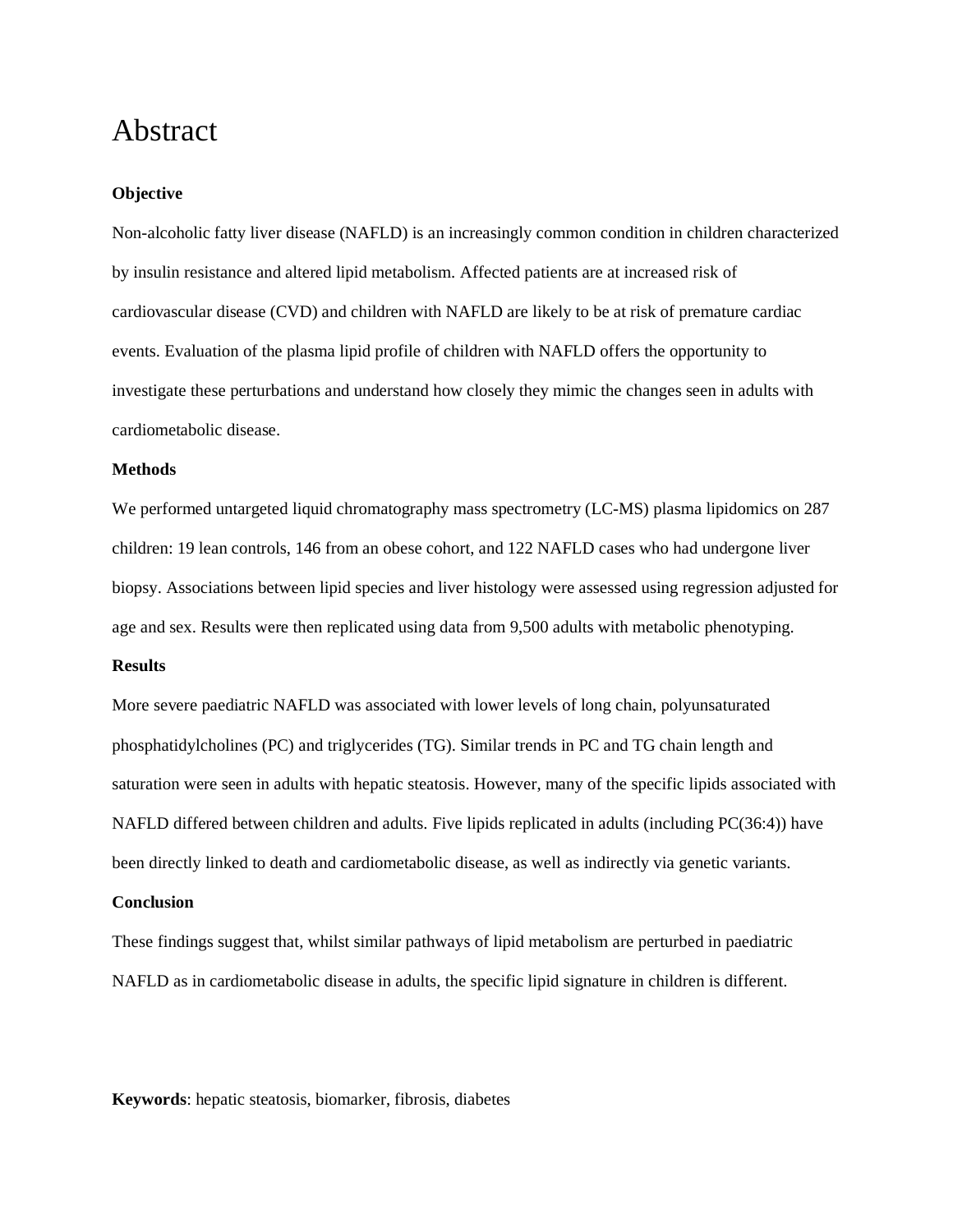### **What is Known**

- Children with hepatic steatosis share features of the metabolic syndrome with adults who have the same condition
- Adults with fatty liver are at increased risk of diabetes and cardiovascular disease
- Changes in the plasma lipid profile of adults associates with risk of cardiometabolic diseases

### **What is New**

- Changes in plasma triglycerides and phosphatidylcholines are associated with severity of fatty liver disease and insulin resistance in children
- Similar patterns of lipids are associated with cardiometabolic disease in adults
- Many of the specific lipids associated with paediatric NAFLD are unique to children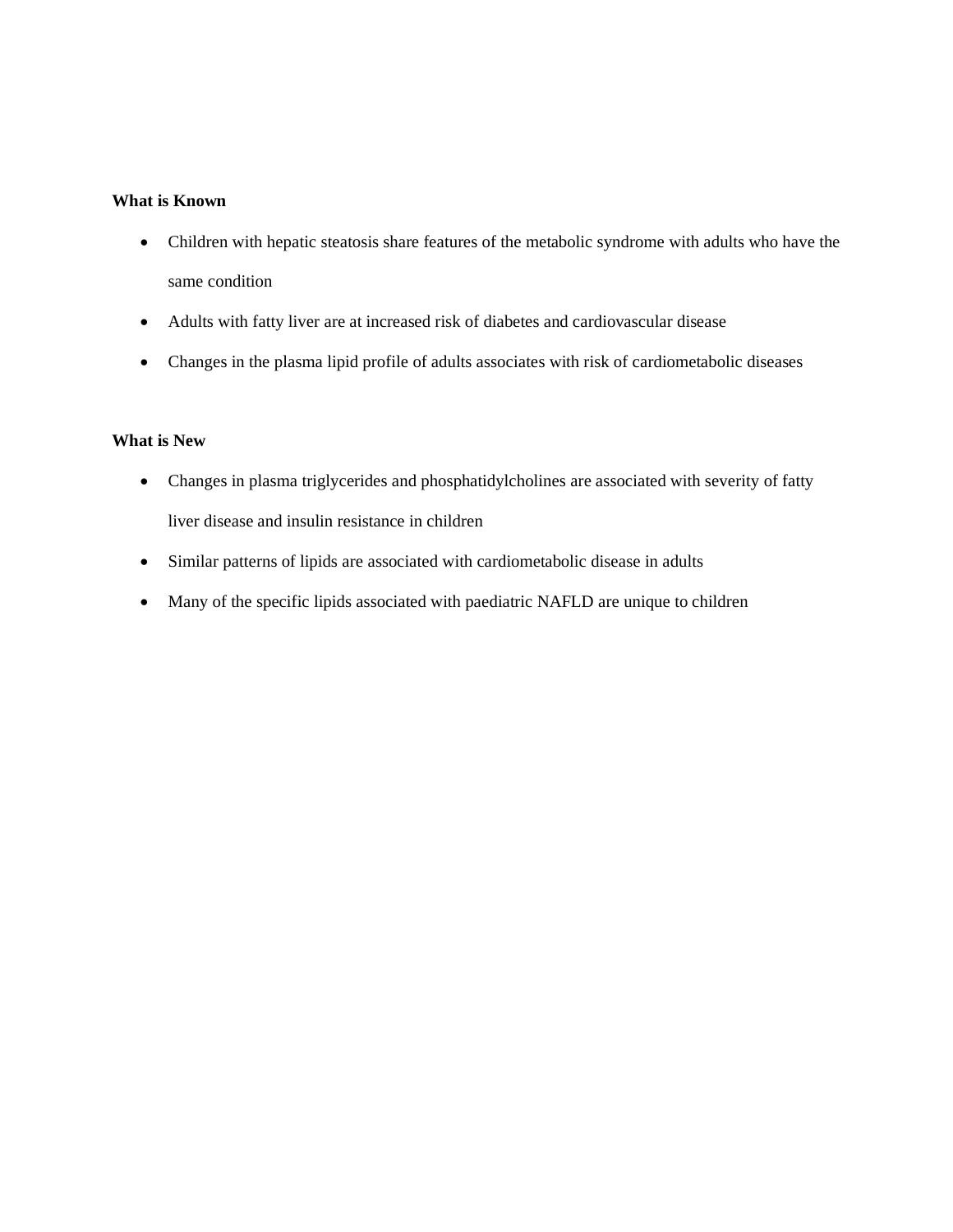### Introduction

Non-alcoholic fatty liver disease (NAFLD) is a common, chronic disorder that is closely linked to obesity and insulin resistance<sup> $(1, 2)$ </sup>. Most of the morbidity and mortality in patients with NAFLD occurs due to complications of cardiovascular disease though a proportion develop cirrhosis<sup>(3)</sup>. Individuals with a higher fibrosis stage<sup>(4)</sup> or more active inflammation (non-alcoholic steatohepatitis  $(NASH))^{(5)}$  are at increased risk of end-stage liver disease and cardiovascular disease (CVD)<sup>(6)</sup>.

Whilst the long-term outcomes of NAFLD in children have not yet been formally established with the same degree of confidence as in adults<sup> $(7, 8)$ </sup>, they are believed to be similar, including risk of CVD. However, paediatric NAFLD has several unique features, including prominent peri-portal inflammation<sup>(9)</sup>. Therefore, it is not entirely clear to what extent paediatric and adult NAFLD differ.

Lipidomics is a technique that aims to measure the concentration of hundreds of lipid species. It has been used by several groups to gain insight into altered lipid metabolism in NAFLD. Liver samples $(10-12)$ , venous- $^{(13, 14)}$  and portal-blood<sup> $^{(15)}$ </sup> have been studied, showing specific lipid species to associate with histological severity of NAFLD in adults. This work has identified perturbation of pathways including increased hepatic *de novo* lipogenesis (DNL), desaturase activity, and phospholipid metabolism. To date, lipidomic studies in children have focused differentiating NAFLD patients from healthy or obese controls<sup>(16, 17)</sup>. However, none of these studies have included histologically characterized cases. Therefore it is not clear whether the observed changes are reflective of underlying insulin resistance or specific to NAFLD.

In this study we used plasma lipidomics to investigate lipid metabolism in children with NAFLD. Specifically, we aimed to: (i) identify lipids associated with the histological severity of NAFLD; (ii) determine if similar changes were observed in separate cohort of obese children; (iii) identify any overlap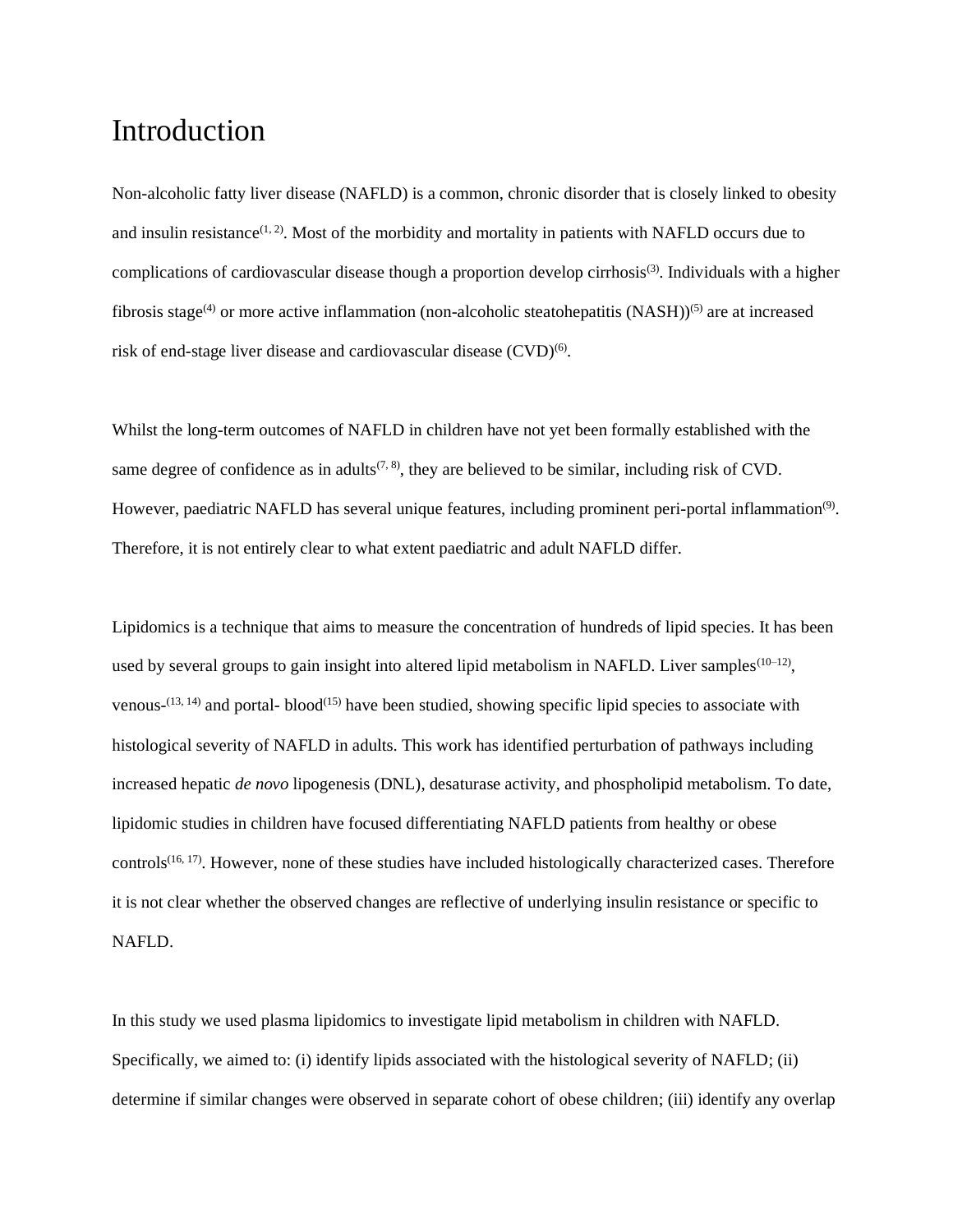in a cohort of adults with NAFLD; (iv) and to explore the potential significance of these lipids on cardiometabolic disease outcomes using data from adults. We hypothesized that the lipid signature of paediatric NAFLD would be largely reflective of insulin resistance and therefore would be associated with cardiometabolic disease in adults.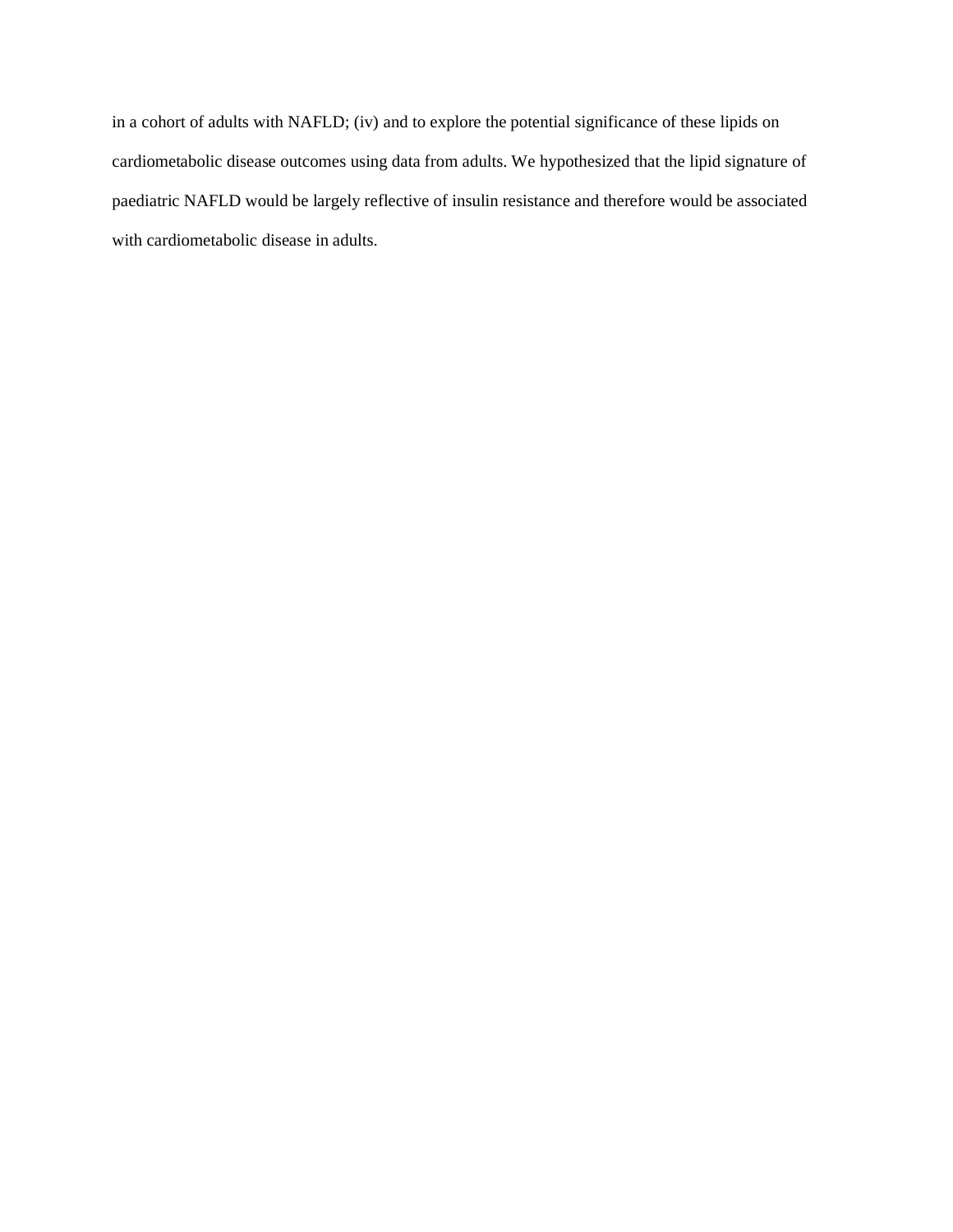# Methods

### Participants

An overview of the study design is shown in Figure, Supplemental Digital Content 1. Three groups of participants were included in this cross-sectional study: lean controls, a cohort of children who were overweight or obese ('obesity cohort'), and cases with suspected advanced NAFLD who had undergone liver biopsy ('biopsied NAFLD cases'). In addition, we used publicly available data from adults cohorts  $(18-20)$ . All participants (or their parents) gave written informed consent and were recruited between 2014-2019, for the below ethically-approved studies, which were confirmed with the Declaration of Helsinki principles.

Lean controls were recruited as part of the Translational Research in Intestinal Physiology and Pathology (TRIPP) Study at Cambridge University (UK), which was approved by East of England - Cambridge South Research Ethics Committee (REC 17/EE/0265). These children had been referred due to diarrhea, vomiting, or abdominal pain and underwent endoscopy to rule out gastrointestinal disease. They were found to have no evidence of pathology after thorough assessment and had complete resolution of any symptoms. There is a low likelihood of NAFLD is this control group who were lean (body mass index (BMI) z-score <1.04) and had normal liver biochemistry.

The obesity cohort was recruited from paediatric obesity clinics at Maastricht Children's Hospital (under ethical approval METC 13-4-130) and Amsterdam University Medical Centers (under ethical approvals MEC 2017\_306 and MEC 07/141). Children were referred to these clinics from their primary care physicians due to being overweight or obese and were then subsequently investigated for co-morbidities (and secondary causes of obesity). As there was no clinical indication for liver biopsy, it was not possible to conclusively identify or exclude NAFLD in all children from the obesity cohort. However, a subset underwent magnetic resonance spectroscopy (MRS), which provides high sensitivity for identifying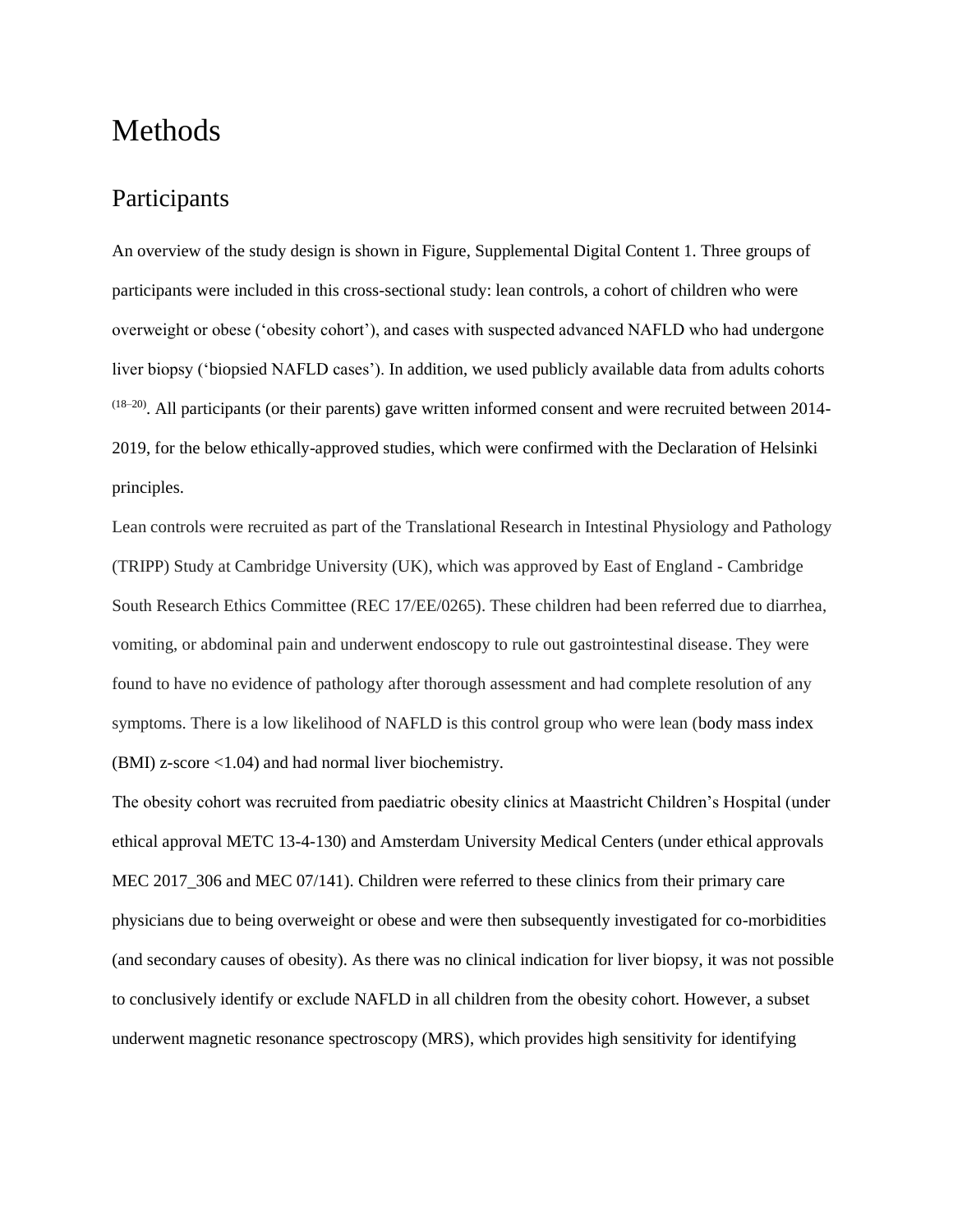steatosis. Under this imaging protocol, MRS hepatic fat fraction (HFF) of >1.8% is equivalent to histological steatosis of  $>5\%^{(21)}$ .

Biopsied NAFLD cases were recruited as part of the European Paediatric NAFLD Registry (EU-PNAFLD, Clintrials.gov NCT:04190849)<sup>(22)</sup>, which was approved by the East Midlands - Nottingham 2 Research Ethics Committee (17/EM/0084). These children had been referred to specialist centres for paediatric hepatology (Birmingham Children's Hospital (UK) and Bambino Gesù Children's Hospital (Rome, Italy)) due to suspected advanced NAFLD and underwent liver biopsy for diagnosis of NAFLD and staging of disease.

As an exploratory analysis, we utilized data from the maximum number of available participants therefore no formal sample size calculation was performed.

### Plasma lipidomics analysis

For lipid profiling, plasma samples from all participants were analyzed by liquid chromatography with mass spectrometry detection (LC–MS) as described previously<sup>(23)</sup> (and in Methods, Supplementary Digital Content 2).

Full details of statistical analysis, including comparison with adult NAFLD and annotation with GWAS loci is described in in Methods, Supplementary Digital Content 2. In brief, we tested the association between the plasma concentration of lipids and traits (e.g. alanine aminotransferase (ALT) levels, NAFLD Activity Score on biopsy) using linear regression. We then looked whether the number of double-bonds (saturation) or carbons (chain length) in each class of lipid (e.g. triglycerides) was associated with traits (i.e. meta-regression). Next, for the 72 lipids associated with histological severity of NAFLD, we looked up whether a similar association had been seen in adults with NAFLD. Lastly, we used other data from adults to see if these lipids are linked to cardiometabolic disease directly, or via genetic variants.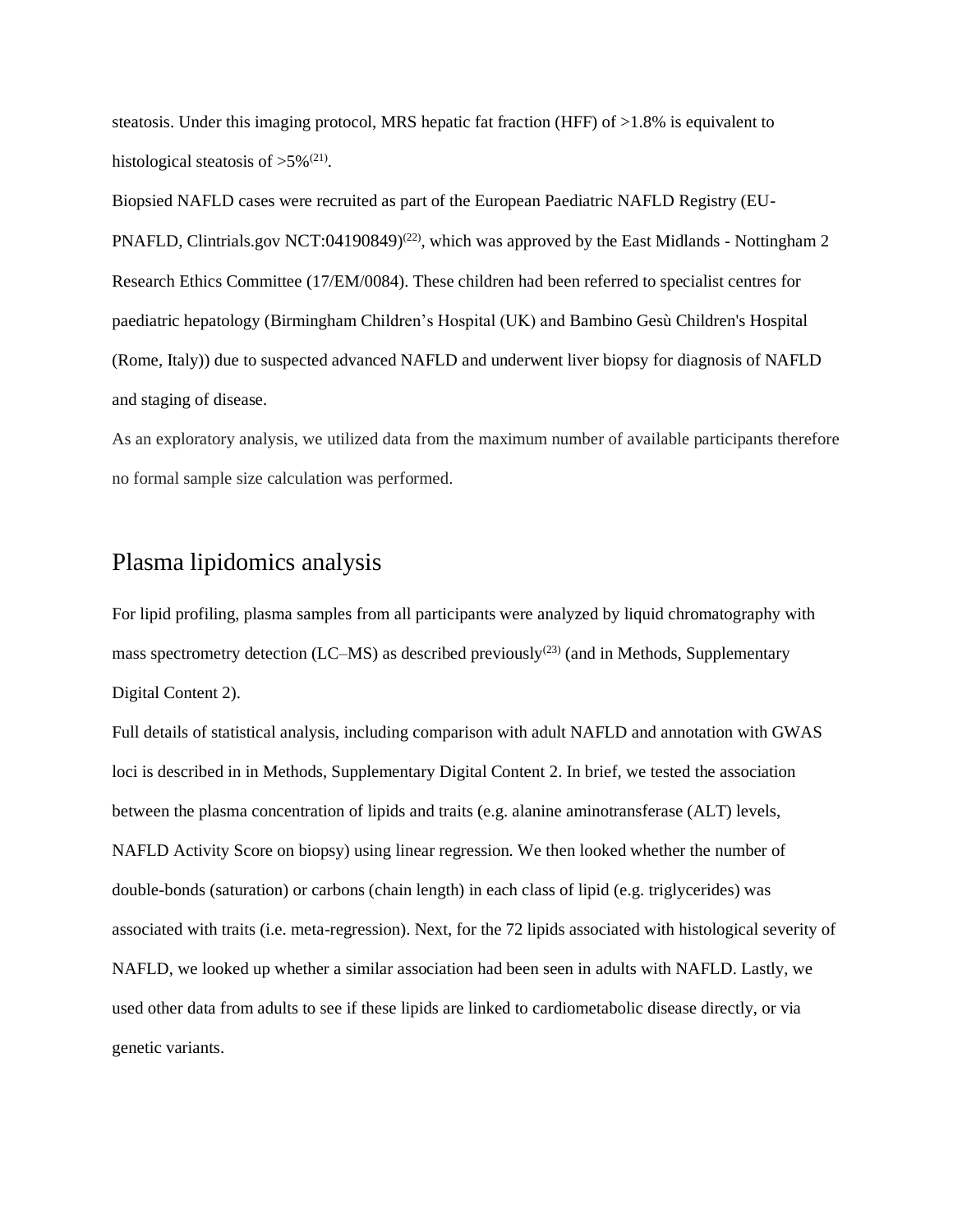# Results

287 children were recruited to the study: 19 lean controls, 146 obese or overweight children, and 122 biopsied NAFLD cases (Table, Supplemental Digital Content 3). We studied a cohort of obese children and a group of children with NAFLD who had undergone biopsy in a specialist liver center. These three groups were brought together to understand differences in circulating lipid profile in severe NAFLD compared to children with obesity more typical of those seen in primary care.

The obese cohort included a spectrum from those with no evidence of metabolic dysfunction, through to those with marked insulin resistance (Figure, Supplemental Digital Content 4). Of the subset who had undergone liver MRS, 47% (45/90) had steatosis (i.e.  $>1.8\%$  on MRS, which corresponds to  $>5\%$ histological steatosis $(21)$ ).

In the biopsied NAFLD cases, a range of histological severity was observed (Table S1, Supplemental Digital Content 5). 100/122 (82%) of children had fibrosis and, though 5 children had stage 3 fibrosis, none were cirrhotic.

Typical liver-related biochemistry (i.e. ALT, aspartate aminotransferase) and standard serum lipids (total triglycerides and cholesterol) were poor predictors of histological severity of NAFLD (Figure 1). Only age and insulin resistance were associated with histological severity of NAFLD.

Therefore, we performed plasma lipidomics to investigate whether lipids were associated with the severity of NAFLD. We tested each lipid against a range of metabolic and hepatic traits across both the obese cohort and biopsied NAFLD cases (Figure 2D). Similar patterns of lipid-trait associations were found for homeostatic model of insulin resistance (HOMA-IR), NAFLD Activity Score (NAS), and steatosis grade in the biopsied NAFLD cases. In the obese cohort, shared patterns of lipid-trait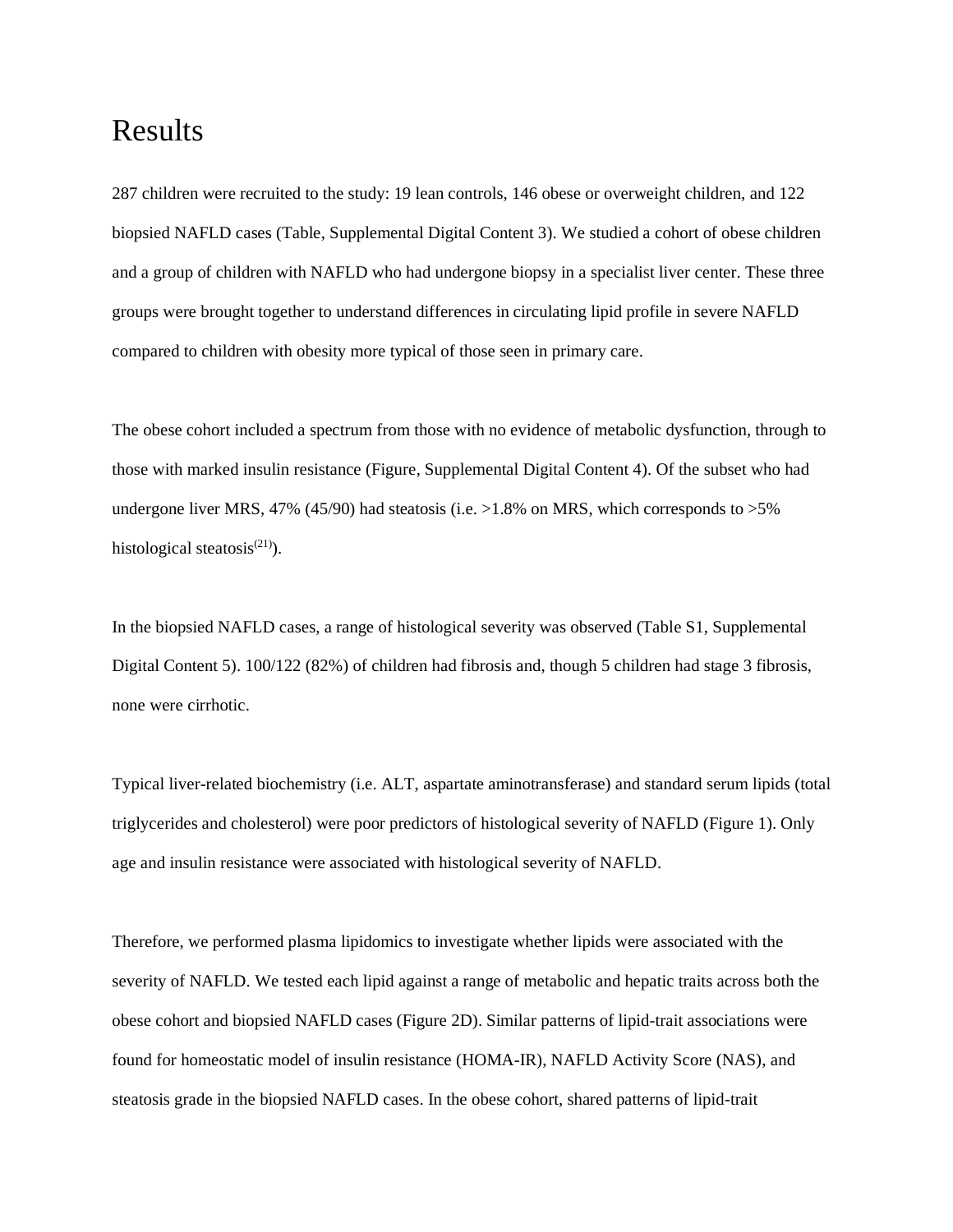associations were found for HOMA-IR, hepatic fat fraction (HFF) based on MRS, and ALT. Baseline HOMA-IR was significantly correlated with these traits in both groups (Figure, Supplemental Digital Content 7D-E). i.e. HOMA-IR was positively correlated with NAS and hepatic fat fraction.

Phosphatidylcholines (PC), a major component of lipid membranes, were lower in NAFLD cases than the obesity cohort (Figure 2A). However, not all PC species were lower. Shorter, saturated PC increased with higher ALT (Figure 2B). Whilst longer, polyunsaturated PC were inversely associated with NAS (Figure 2C) and HFF (Figure, Supplemental Digital Content 8). A similar pattern of carbon chain length and number of double bonds was seen for triglycerides (TG): higher liver fat and higher NAS were linked to lower very-long, polyunsaturated TG (Figure 3C & Figure, Supplemental Digital Content 9).

We also observed a positive association between levels of lysophosphatidylcholines (lysoPC) and severity of NAFLD, especially saturated lysoPC (e.g lysoPC(18:0)). LysoPC are formed from the hydrolysis of PC and can also function as signaling molecules. Total lysoPC increased from lean, to obese, to biopsied NAFLD cases (Figure, Supplemental Digital Content 10).

Overall, as severity of NAFLD increased, there were lower long, polyunsaturated TG and PC. This was coupled with higher short, saturated PC and lysoPC (Figure 3D).

Though these trends were consistent across the obesity cohort and biopsied NAFLD cases, there were a few notable differences. For example, sphingomyelin C36:1 (SM(36:1), a lipid involved in membranes and signaling) was positively associated with NAS but negatively associated with hepatic fat fraction in the obese cohort. Similar results were found for other sphingomyelin species (Figure 2D).

There was also a strong, negative association with polyunsaturated phosphatidylinositols (PI (e.g. PI(38:5), a signaling lipid) and NAFLD severity on biopsy (Figure, Supplemental Digital Content 10).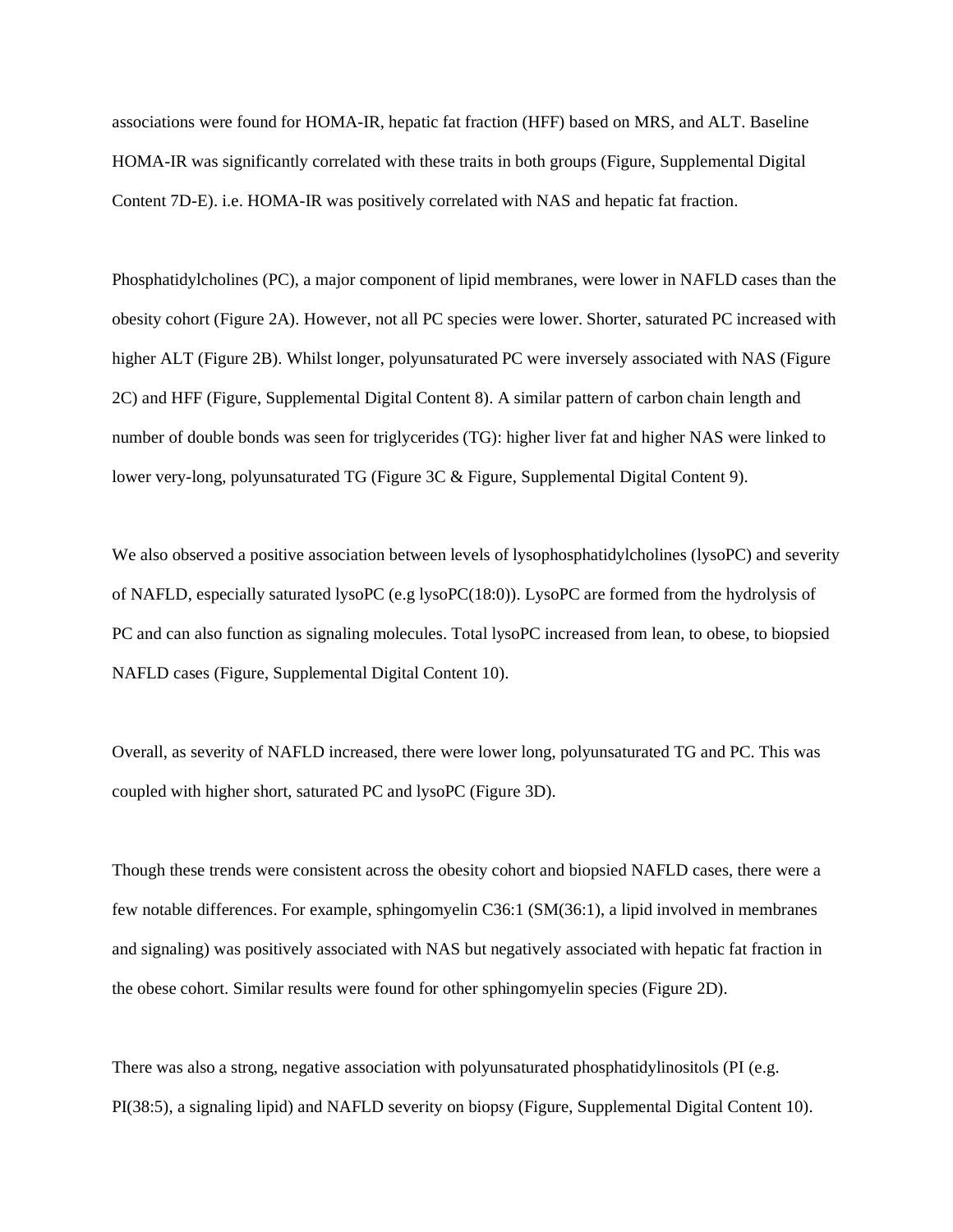However, there was no association found between PI and markers of NAFLD in the obesity cohort. Phosphatidylglycerols (PG) and total gangliosides, which were also lower in the NAFLD cases than the obesity cohort (Figure, Supplemental Digital Content 10).

In total, we identified 72 individual lipids associated with severity of NAFLD on biopsy (Table S5, Supplemental Digital Content 5). We found that 9 of the 72 lipids were associated with hepatic steatosis in a cohort of adults<sup>(18)</sup>. Many lipids were also associated with markers of the metabolic syndrome (e.g. higher body fat or HOMA-IR) in this adult cohort (Table S6, Supplemental Digital Content 5). The general patterns (i.e. lower polyunsaturated TG and PC in NAFLD) were replicated in the cohort of adults.

In order to understand the clinical relevance of these lipids we used data from a metabolite-wide association study<sup> $(19)$ </sup>. We found that differences in these lipids associated with the development of cardiometabolic disease in adults (Table S6, Supplemental Digital Content 5).

Next, we identified GWAS-significant variants associated with these lipids using published data<sup>(20)</sup>. Many of these genetic variants were associated with (death from) cardiometabolic disease, higher fasting glucose, and body fat (Table 1). For example, lower plasma PC(36:4) was associated with: higher NAS in children; hepatic steatosis in adults (from Mann *et al.*<sup>(18)</sup>); all-cause mortality, diabetes, and cardiac failure in adults (from *Pietzner et al.*<sup>(19)</sup>); and, variants in *FADS1-2-3*, which are also independently linked to death from cardiovascular disease (Table 1).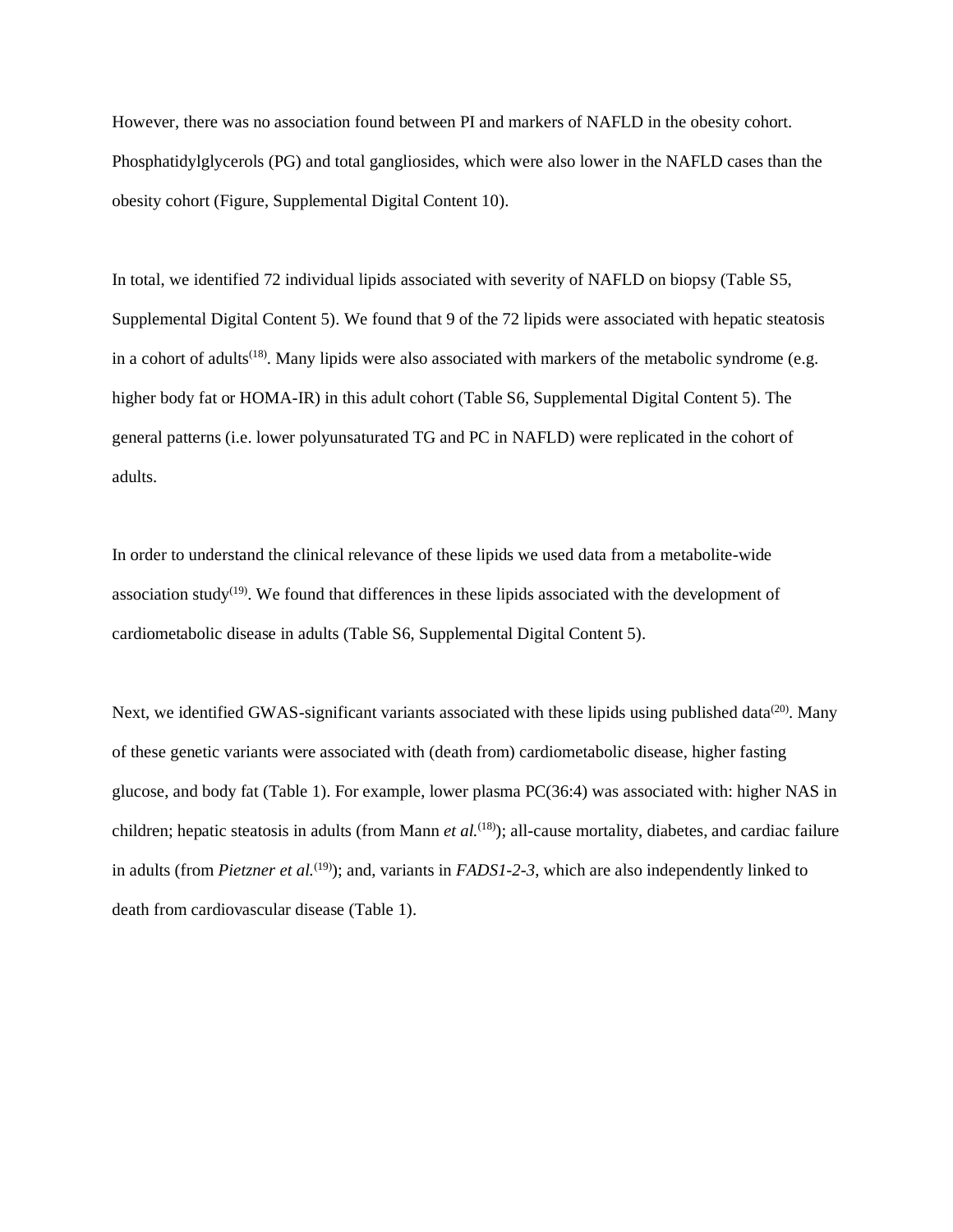### Discussion

There is a well-established association between paediatric NAFLD, insulin resistance, and obesity in childhood but the long-term metabolic outcomes of this condition have not yet been fully described. Moreover, due to differences in phenotype, it has been unclear whether children share the same perturbations of lipid metabolism as adults with NAFLD. We found that there are some similar patterns of altered lipids between adults and children and NAFLD (e.g. lower very-long chain polyunsaturated PC). However, most of the lipid signature of histological NAFLD in children (63 of 72 lipids) could not be replicated in a large cohort of adults.

Our analysis identified perturbation of multiple lipid groups, including PC and lysoPC. The majority of other lipidomic studies in NAFLD (done in adults<sup> $(11, 12, 24, 25)$ </sup>) have also identified associations between PC species and NASH. Phosphatidylcholines are membrane-forming lipids and therefore in circulation their abundance is influenced by the concentration of lipoprotein particles. Hartley *et al.* observed lower concentrations of HDL in children with NAFLD, which could account for lower  $PC^{(17)}$ . We also found higher levels of several saturated lysoPC to associated with NAFLD severity, similar to the findings by Puri *et al.*<sup>(10)</sup>. In addition, lysoPC(18:1) was one of the top species identified in a separate study that differentiated obese controls from children with NAFLD<sup>(16)</sup>. The lysoPC identified in the present study (lysoPC(16:0, 18:0)) could be generated by the activity of phospholipase  $A_2$  (PLA<sub>2</sub>) on PCs<sup>(26, 27)</sup>, therefore increased  $PLA_2$  activity might account for these observations.  $PLA_2$  is of particular interest in NAFLD (and cardio-metabolic disease) as its activity is thought to correlate with pro-inflammatory mediators, and presence of oxidized low density lipoprotein<sup>(28)</sup>. Whether (paediatric) NAFLD is an independent risk factor for atherosclerosis is a complex question<sup> $(29)$ </sup>. We found several lipids altered in paediatric NAFLD to also be associated with cardiovascular disease, including via genetic variants, though the direction of causality remains unclear. Measuring other indirect markers of cardiovascular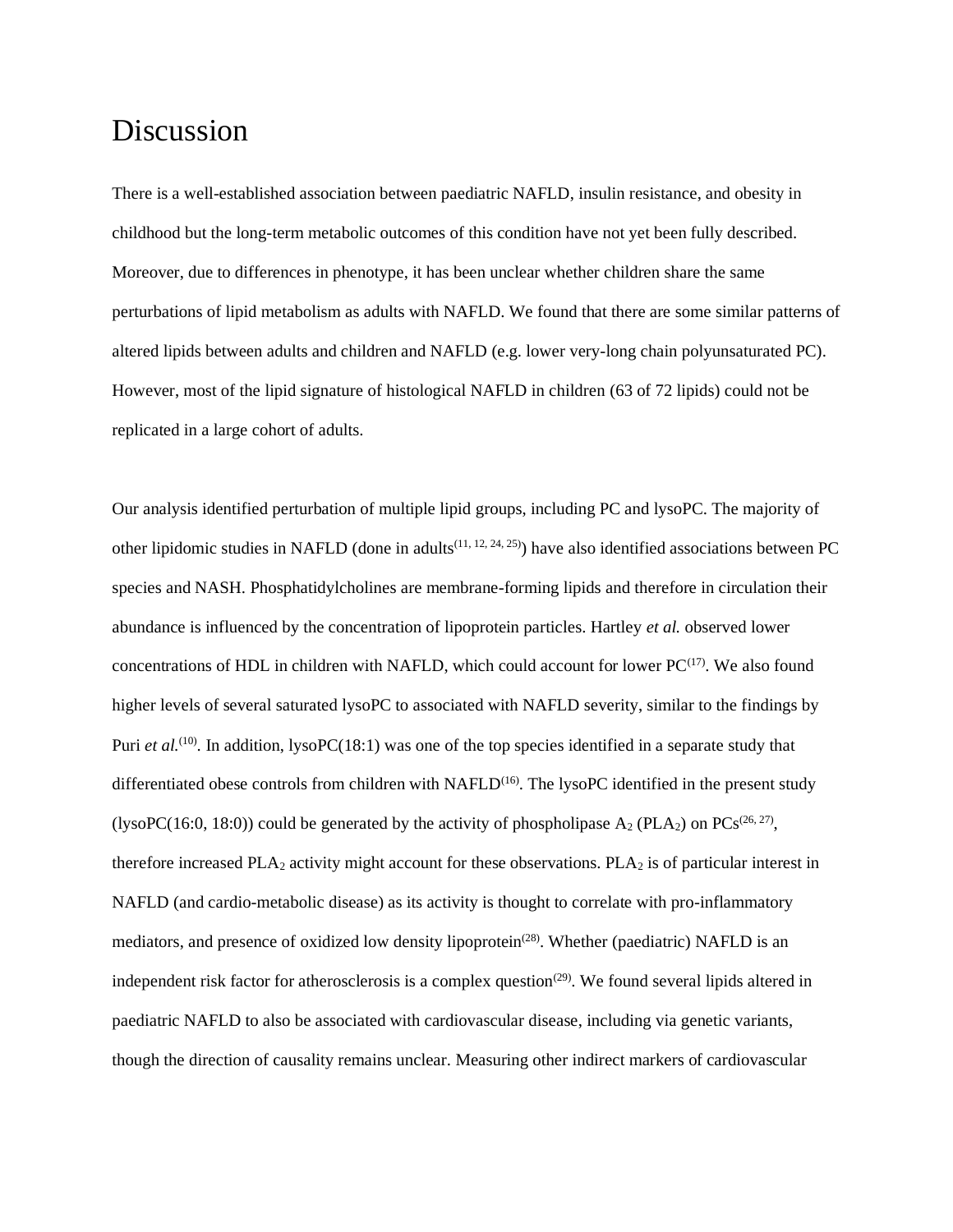disease (blood pressure and carotid media intima thickness) in these patient groups, could provide further insight into the associations between CVD, lipid profile, and NAFLD.

There is a strong body of work implicating increased hepatic *de novo* lipogenesis (DNL) in NAFLD(30) and insulin resistance<sup>(31)</sup>. We observed a strong correlation between liver fat and HOMA-IR. Lipidomic research has suggested that changes in triglycerides can serve as indirect evidence for altered rates of DNL<sup>(32)</sup>. Increased hepatic DNL is associated with a more short-chain, saturated TG and reduced longchain, unsaturated  $TG^{(33)}$ . These findings had been observed in a pilot study on obese teenagers<sup>(34)</sup>, which we have replicated. Overall, we consider our results to be reflective of hepatic insulin resistance but an alternative methodology, for instance using isotopically labeled substrates, would be needed to formally investigate DNL in paediatric NASH.

A wide range of associations have been identified in previous metabolite profiling studies in children with NAFLD. Several have found higher levels of (branched-chain) amino acids<sup>(16, 17, 35–39)</sup>. Levels of circulating amino acids, particularly branched chain amino acids, are correlated to (and causal of) insulin resistance<sup>(40)</sup>. Other studies have focused on gastro-intestinal tract-derived metabolites<sup>(41)</sup>, which also appear to show utility in differentiating controls from NAFLD, though are less effective in separating simple steatosis and  $NASH<sup>(42)</sup>$ . We did not attempt to use our data to derive a prediction algorithm due to the lack of a second, independent cohort of children biopsied for NAFLD.

The main strength of this study was the inclusion of participants from a spectrum of the metabolic syndrome. We also used histological severity of NAFLD as our main outcome, which is the gold standard of assessment and comparatively few liver biopsies are performed for fatty liver in children. Lastly, use of multiple publicly available datasets provided supporting clinical context and comparison with results from adults. This shows that the international lipidomics community is providing a strong evidence base for new studies to build on.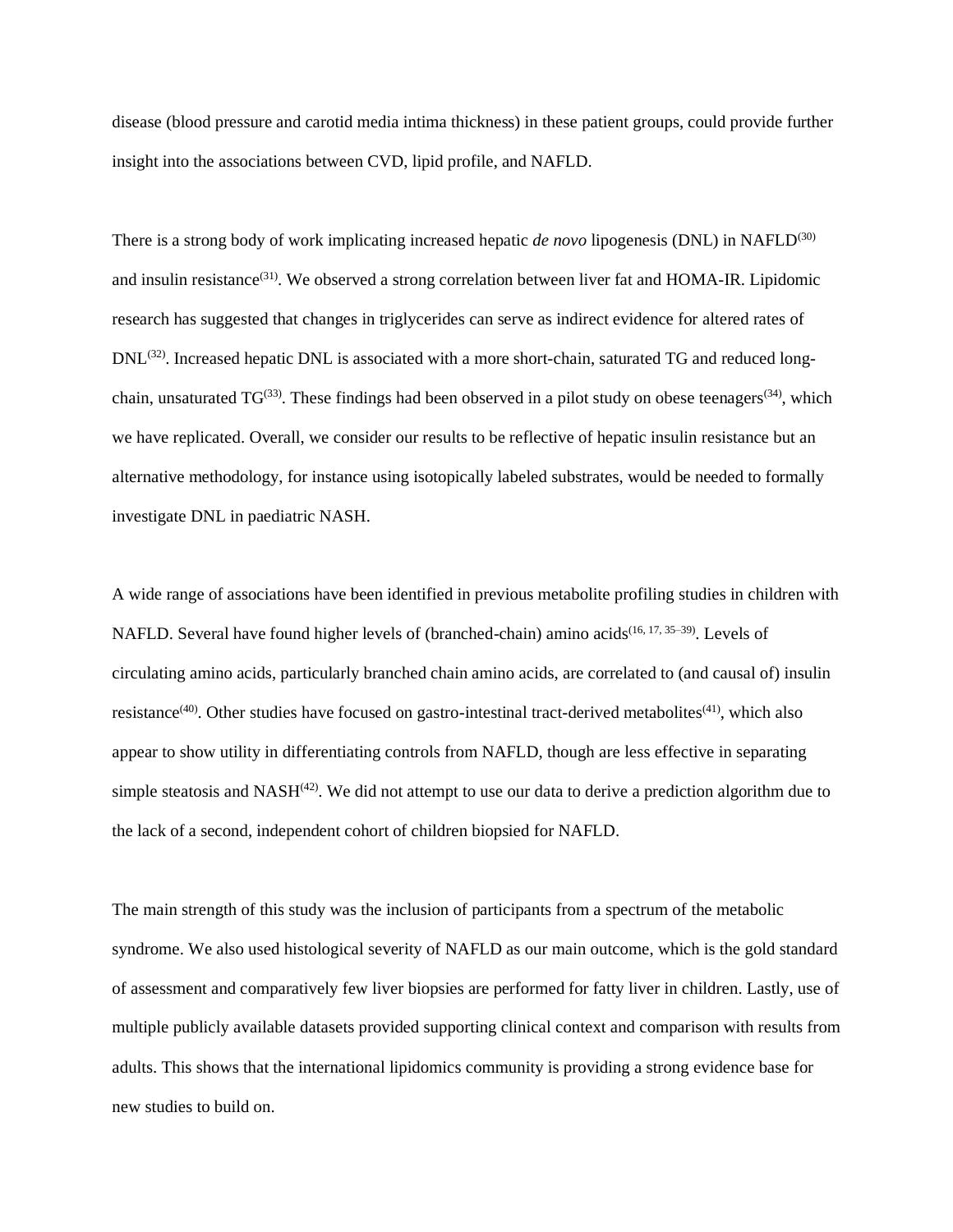The principal limitation of this work is the lack of a second, biopsied cohort of children with NAFLD for validation of results. In addition, liver biopsy samples were not available for lipidomics, which would have improved our understanding of lipid metabolism at the level of the hepatocyte. However, studies that have included paired liver and plasma samples have found considerable overlap $(12)$ . We also identified changes in the plasma consistent with previous reports from liver samples in adults<sup> $(10)$ </sup>. Given the strong correlation between steatosis grade and NAS, and that comparatively few children in this cohort had severe fibrosis, these results are most informative of mild-moderate NAFLD driven by liver fat content. It should also be noted that our participants were primarily of non-Finnish European descent and therefore it is unclear to what extent these findings are generalisable to other ethnicities. Whilst we have illustrated several lipids of interest associated with the severity of paediatric NAFLD, further work, both practical and conceptual, would be required to validate these findings and progress this technique towards clinical utility. Lastly, as a cross-sectional study, we are unable to determine causality or define specific mechanisms for alterations of lipids. Future work that included longitudinal sampling could be used to investigate whether weight loss was associated with a normalization of lipid profile.

### **Conclusion**

Severity of paediatric NAFLD and insulin resistance are inversely associated with long-chain, polyunsaturated PC and TG, and positively associated with saturated lysoPC. These trends in saturation and chain length are linked cardiometabolic disease in adults. However, most individual lipid associations with paediatric NAFLD histology were not replicated in adults with steatosis.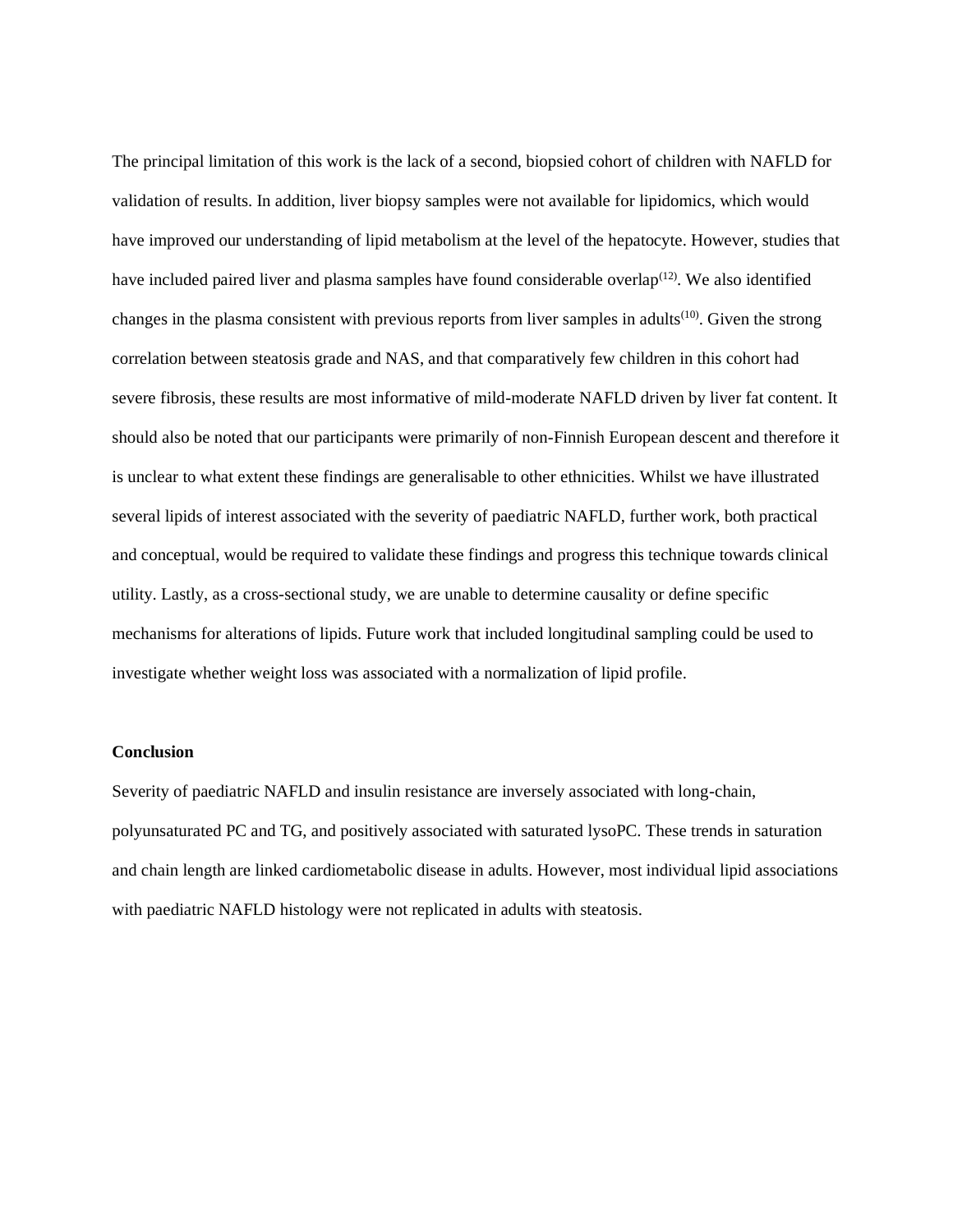### **Data availability**

All data and results from analyses are contained within the manuscript and supplement. Code used in analyses is available fro[m https://doi.org/10.5281/zenodo.4656980.](https://doi.org/10.5281/zenodo.4656980)

### **Acknowledgements**

The authors are grateful to the young people and their families for taking part in the EU-PNAFLD Registry. The other EU-PNAFLD investigators are: Piotr Socha, Wojciech Jańczyk, Ulrich Baumann, Donatella Comparcola, Sanjay Rajwal, Florence Lacaille, Myriam Dabbas, Quentin M. Anstee and the late Valerio Nobili.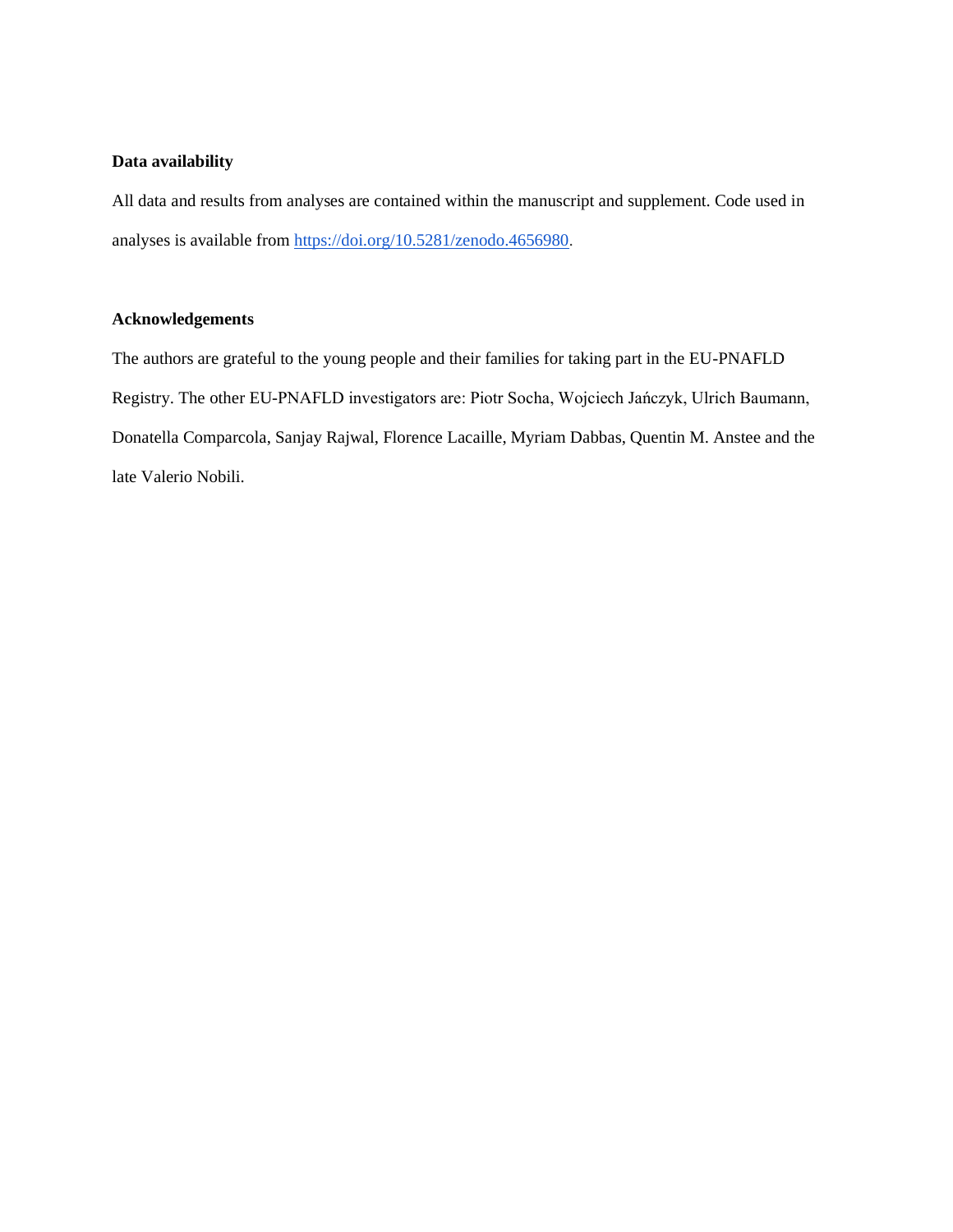### **Tables**

| Lipid         | Association with<br>NAS in children<br>(current study) |           | Association with<br>steatosis in adults (from<br>Mann et al. 2020) |           | Associated disease outcomes in    | GWAS-significant    | Cardiometabolic traits identified |
|---------------|--------------------------------------------------------|-----------|--------------------------------------------------------------------|-----------|-----------------------------------|---------------------|-----------------------------------|
|               |                                                        |           |                                                                    |           | adults (from Pietzner et al.      | variants in or near | from PheWAS                       |
|               |                                                        |           |                                                                    |           | 2021)                             | genes               |                                   |
|               | Beta                                                   | p-value   | Beta                                                               | p-value   |                                   |                     |                                   |
| LysoPC $16:0$ | 0.20                                                   | $1.1E-03$ | 0.06                                                               | 1.7E-05   | Breast cancer (+), glaucoma (+),  | LIPC, MAF,          | IHD, Death from PVD/mesenteric    |
|               |                                                        |           |                                                                    |           | non-malignant skin cancer (+)     | MFSD <sub>2</sub> A | ischaemia/SAH, Metabolic          |
|               |                                                        |           |                                                                    |           |                                   |                     | syndrome                          |
| PC 36:4       | $-0.23$                                                | 1.5E-04   | $-0.12$                                                            | 8.8E-03   | Colon cancer (-), death (-),      | FADS1-2-3,          | Death from CVD, Serum ALP,        |
|               |                                                        |           |                                                                    |           | endometrial carcinoma (-),        | FADS2               | Arterial thrombosis, HbA1c,       |
|               |                                                        |           |                                                                    |           | cardiac failure (-), diabetes     |                     | Fasting glucose, Metabolic        |
|               |                                                        |           |                                                                    |           | mellitus (-), asthma (-), COPD (- |                     | syndrome, Colorectal cancer, Limb |
|               |                                                        |           |                                                                    |           | ), venous thromboembolism (-)     |                     | fat                               |
| PC 37:4       | $-0.19$                                                | 9.4E-04   | $-0.21$                                                            | $1.2E-06$ |                                   | FADS2               | Death from CVD, Serum ALP,        |
|               |                                                        |           |                                                                    |           |                                   |                     | Arterial thrombosis, HbA1c,       |
|               |                                                        |           |                                                                    |           |                                   |                     | Fasting glucose, Metabolic        |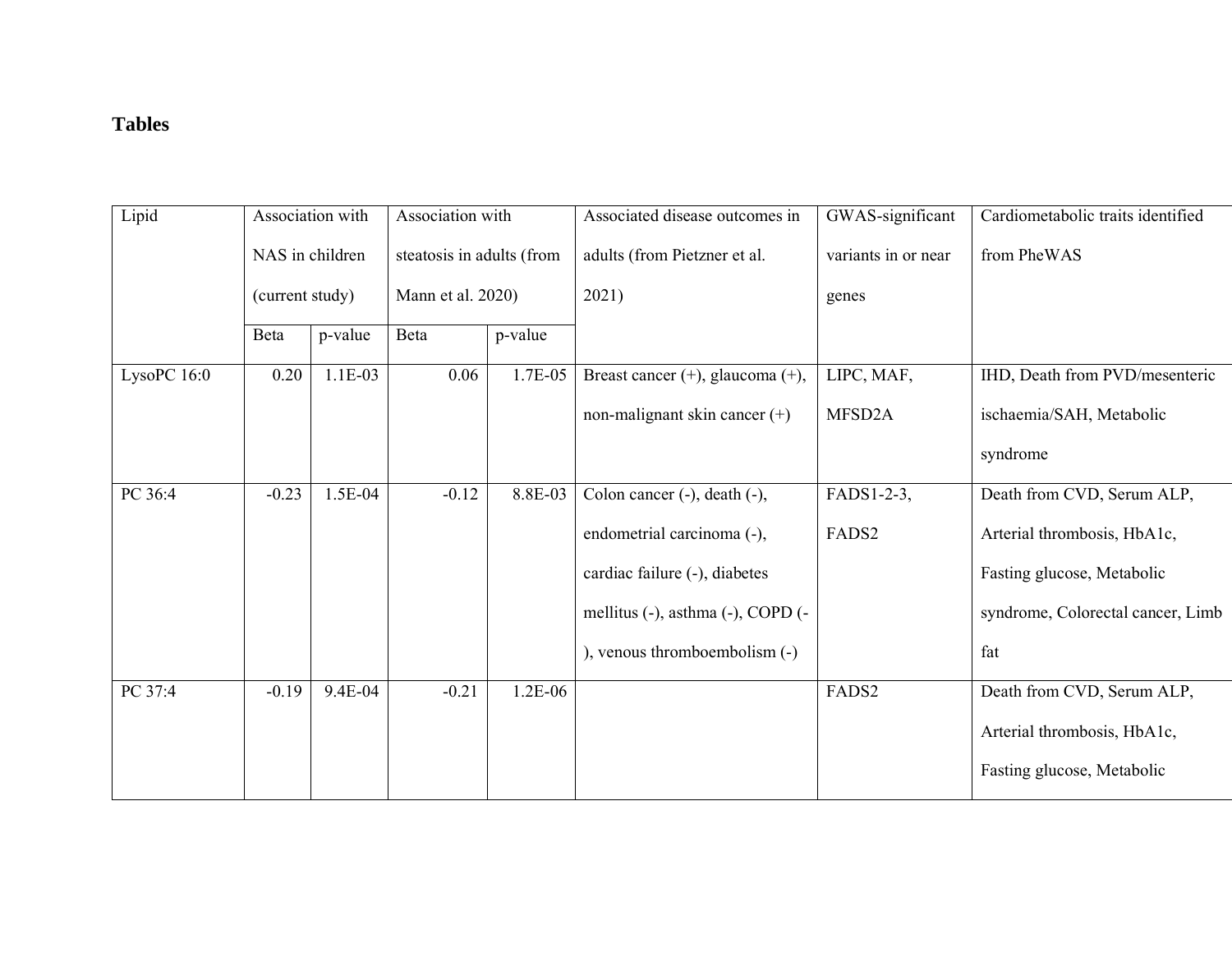|         |         |           |         |           |                                   |           | syndrome, Colorectal cancer, Limb |
|---------|---------|-----------|---------|-----------|-----------------------------------|-----------|-----------------------------------|
|         |         |           |         |           |                                   |           | fat                               |
| PC 38:3 | $-0.19$ | $1.0E-03$ | $-0.27$ | $1.2E-09$ |                                   | FADS1-2-3 | HbA1c, Fasting glucose,           |
|         |         |           |         |           |                                   |           | Metabolic syndrome, Colorectal    |
|         |         |           |         |           |                                   |           | cancer, Limb fat                  |
| PC 38:5 | $-0.29$ | 2.5E-07   | $-0.22$ | 1.4E-06   | Death (-), asthma (-)             | FADS2     | Death from CVD, Serum ALP,        |
|         |         |           |         |           |                                   |           | Arterial thrombosis, HbA1c,       |
|         |         |           |         |           |                                   |           | Fasting glucose, Metabolic        |
|         |         |           |         |           |                                   |           | syndrome, Colorectal cancer, Limb |
|         |         |           |         |           |                                   |           | fat                               |
| PC 38:6 | $-0.29$ | 4.5E-07   | $-0.06$ | 3.3E-06   | Death (-), cardiac failure (-),   |           |                                   |
|         |         |           |         |           | peripheral arterial disease (-),  |           |                                   |
|         |         |           |         |           | asthma $(-)$ , COPD $(-)$         |           |                                   |
| PC 40:2 | $-0.19$ | $2.0E-03$ | $-0.31$ | $6.2E-12$ |                                   |           |                                   |
| PC 40:7 | $-0.29$ | 5.8E-07   | $-0.23$ | 3.8E-07   | Breast cancer (-), death (-),     |           |                                   |
|         |         |           |         |           | diabete mellitus (-), asthma (-), |           |                                   |
|         |         |           |         |           | COPD (-), lung cancer(-)          |           |                                   |
| TG 58:9 | $-0.24$ | 4.3E-05   | $-0.09$ | 4.2E-02   |                                   |           |                                   |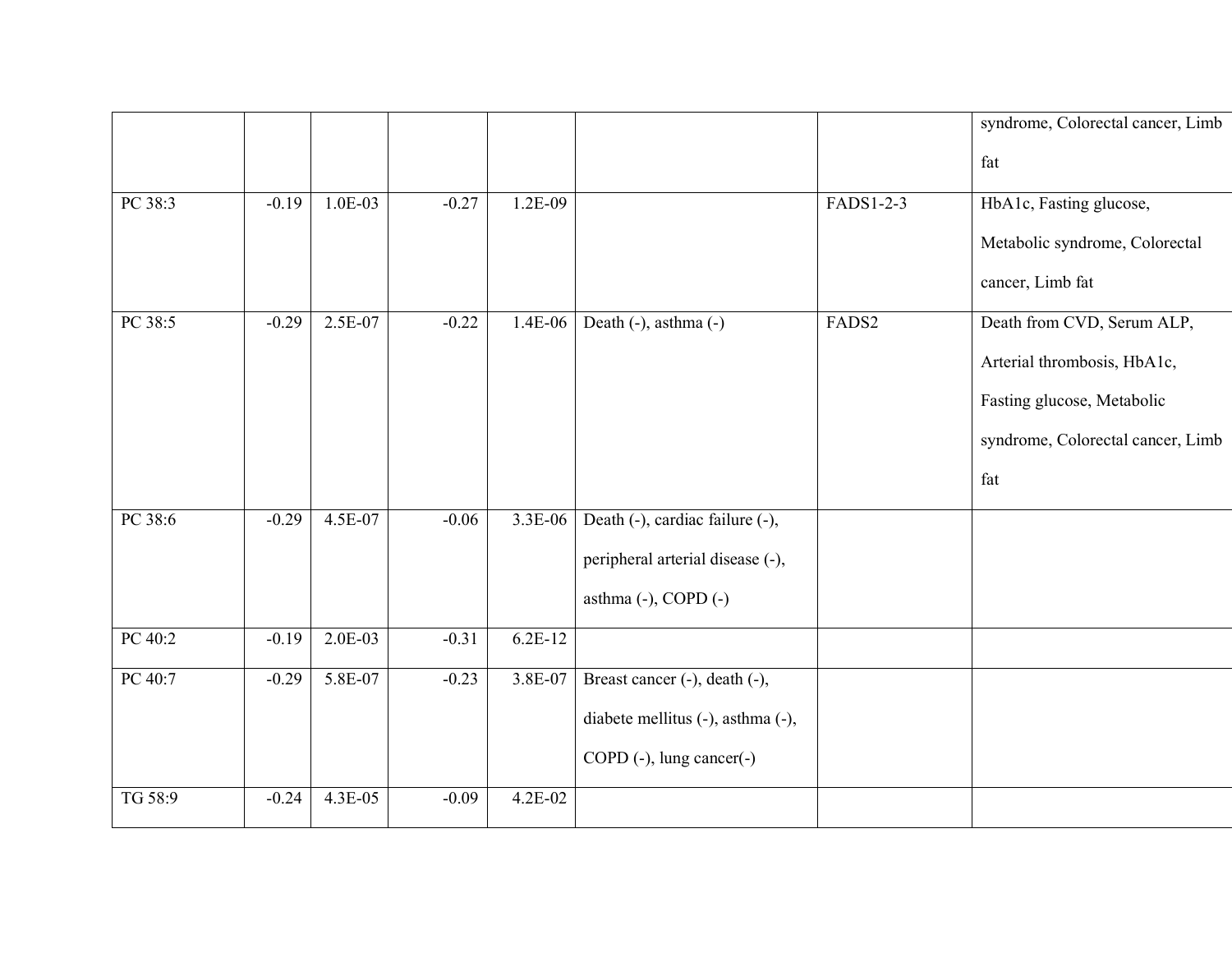**Table 1. Summary table of top lipids associated with histological severity of NAFLD with children.** Lipids were included if: significantly associated with NAFLD Activity Score in children and showed a directionally consistent association with hepatic steatosis on ultrasound in an independent cohort of adults. Some lipids were significantly associated with disease outcomes in adults: (+) indicates a positive / (-) negative association between plasma lipid levels and trait. Five lipids have genome-wide significant loci and these variants are also independently associated with cardiometabolic traits on phenome-wide association studies. ALP, alkaline phosphatase; COPD, chronic obstructive pulmonary disease; CVD, cardiovascular disease; LysoPC, lyso-phosphatidylcholine; PC, phosphatidylcholine; TG, triglyceride.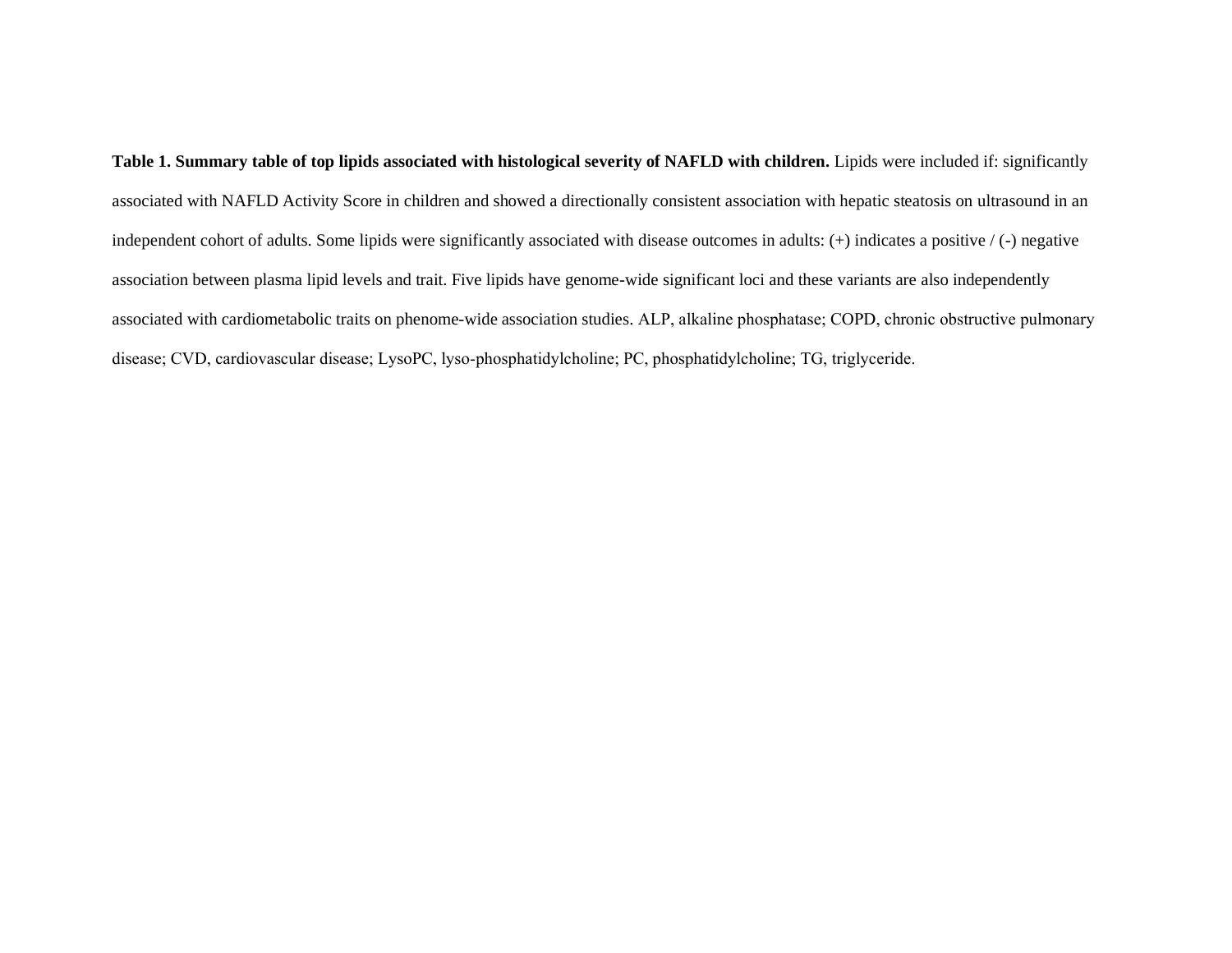### **Figures**



**Figure 1. Associations between baseline characteristics and NAFLD Activity Score in children biopsied for NAFLD (n=122).** Age (A) and homeostatic model of insulin resistance (HOMA-IR, C) were positively associated with NAFLD Activity Score, whilst serum alanine aminotransferase (C) was negatively associated. Body mass index (BMI, B) z-score, aspartate aminotransferase (D) and total serum triglycerides (E) were not associated with NAFLD Activity Score. Associations were tested using linear regression. q-values were derived using the Benjamini-Hochberg method where significance is q<.05.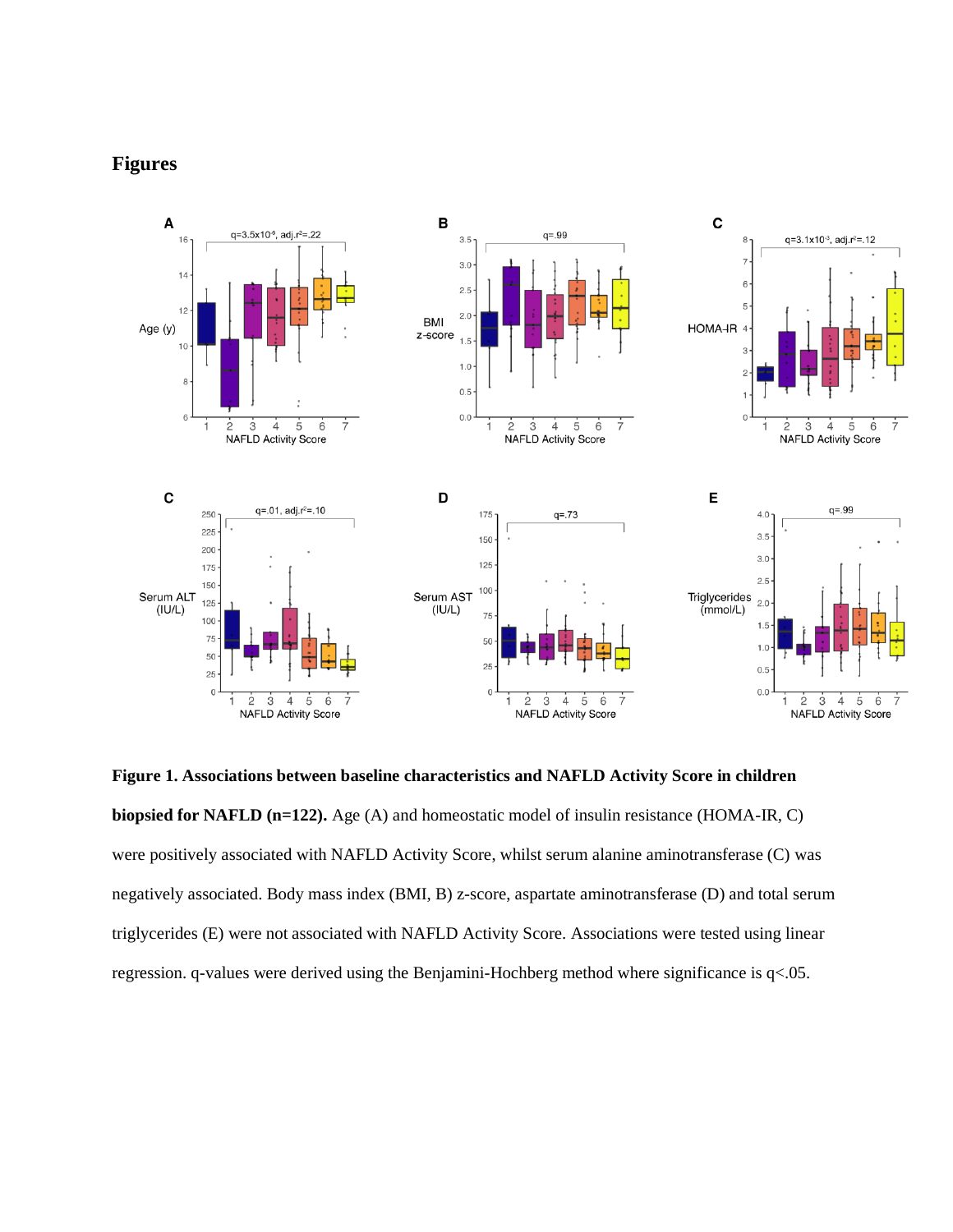

**Figure 2. Associations between plasma lipid concentrations (M) and fatty liver.** (A) Total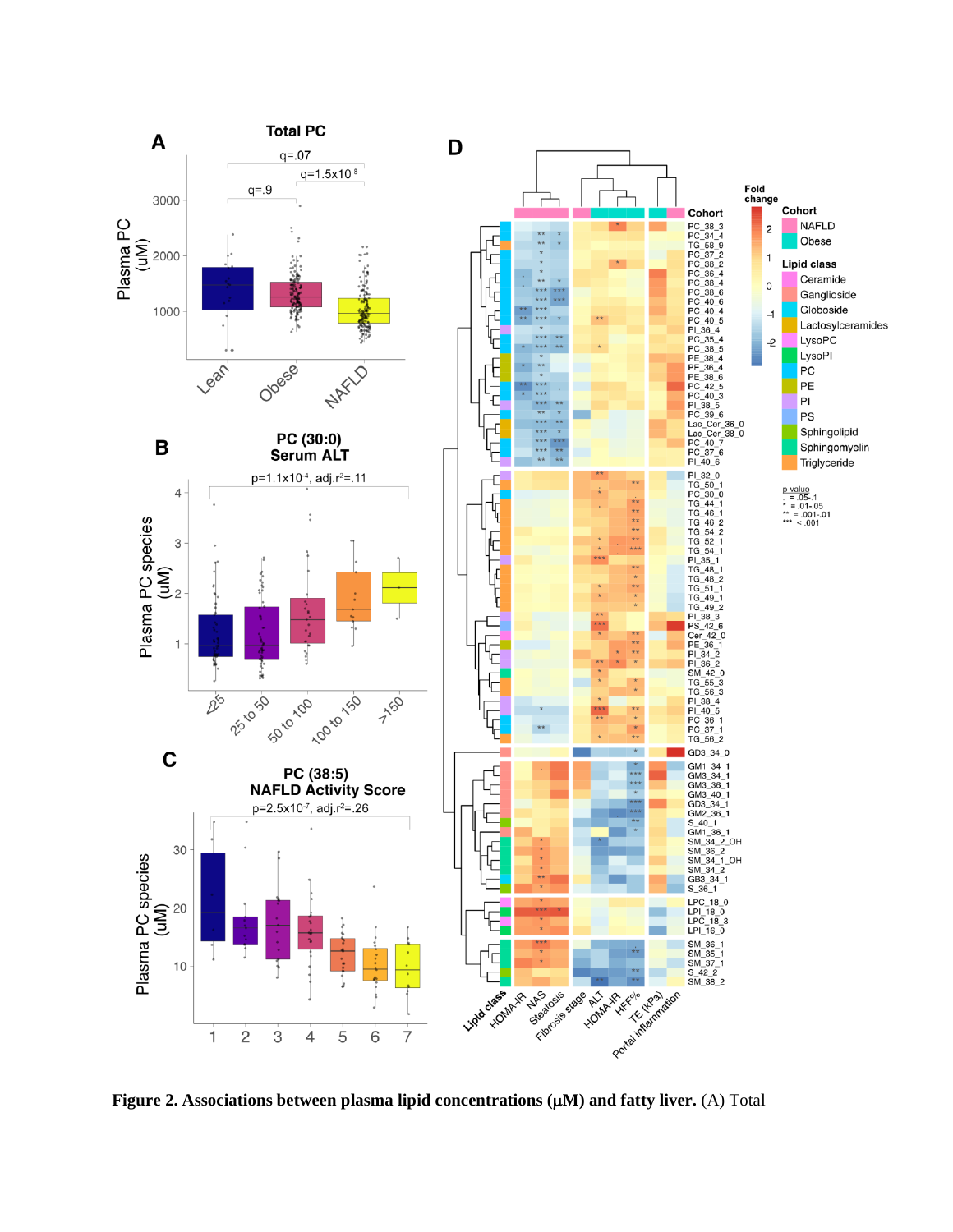phosphatidylcholines (PC) by cohort. (B) Association between PC(30:0) and alanine aminotransferase (ALT) in obese cohort. (C) Association between PC(38:5) and NAFLD Activity Score. (D) Heatmap of all lipids (rows) associated with traits (columns) within either the obese (blue) or NAFLD (pink) groups using linear regression adjusted for age and sex. The cell color represents the beta regression coefficient for each analysis and stars illustrate p-values. Cer, ceramide; GB-, Globoside; GD-/GM-, Ganglioside; Lac-Cer, Lactosylceramide; LPC, lysophosphatidylcholine; (L)PI, (lyso-)phosphatidylinositol; SM, sphingomyelin; S-, sphingosine; TG, triglyceride.



**Figure 3. Associations between plasma triglyceride concentrations (M) and fatty liver.** (A) Total triglycerides (TG) by NAFLD Activity Score. (B) Association between TG(52:1) and hepatic fat fraction in obese cohort. (C) Association between TG(58:9) and NAFLD Activity Score. Associations were tested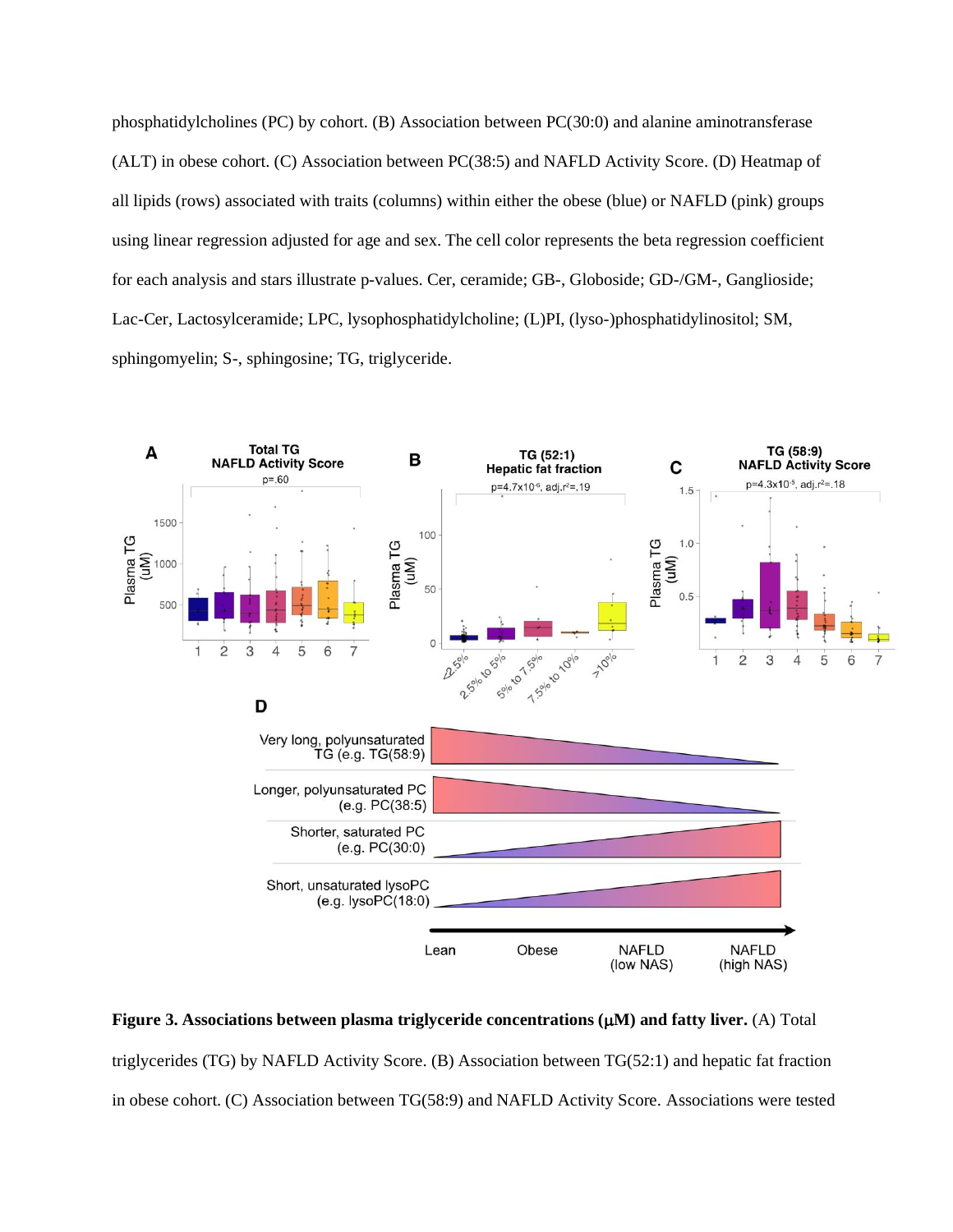using linear regression adjusted for age and sex. (D) Summary of main lipid pathway perturbations.

### **Supplemental digital content**

**Figure, Supplemental Digital Content 1. Overview of study design.** Three groups of a participants were included: lean controls, an obesity cohort, and cases biopsied for NAFLD. The association between baseline characteristics and histological severity of NAFLD was tested using linear regression. Plasma lipidomics was run in all three groups and analyzed using linear regression for HOMA-IR and liverrelated traits. Meta-regression was performed on results from the obesity cohort and biopsied NAFLD cases. The 72 lipids associated with severity of NAFLD were annotated with four sets of results from adults. ALT, alanine aminotransferase; HFF, hepatic fat fraction; HOMA-IR, homeostatic model of insulin resistance; mWAS, metabolite-wide association study; NAS, NAFLD Activity Score; TE, transient elastography.

**Methods, Supplemental Digital Content 2.** Supplementary methods, including statistical analysis and comparison with adult cohorts.

### **Table, Supplemental Digital Content 3. Baseline characteristics of participants included in the**

**study.** Lean children (n=19) were those undergoing endoscopy who had no evidence of gastrointestinal pathology. Obesity cohort (n=146) comprised children who were overweight or obese referred and for clinical assessment. The biopsied NAFLD cases (n=122) were children with suspected severe paediatric NAFLD who underwent liver biopsy. q-values represent false-discovery rate correct p-values between obesity and NAFLD cohorts, using unpaired t-tests for continuous traits and chi-squared for sex. Data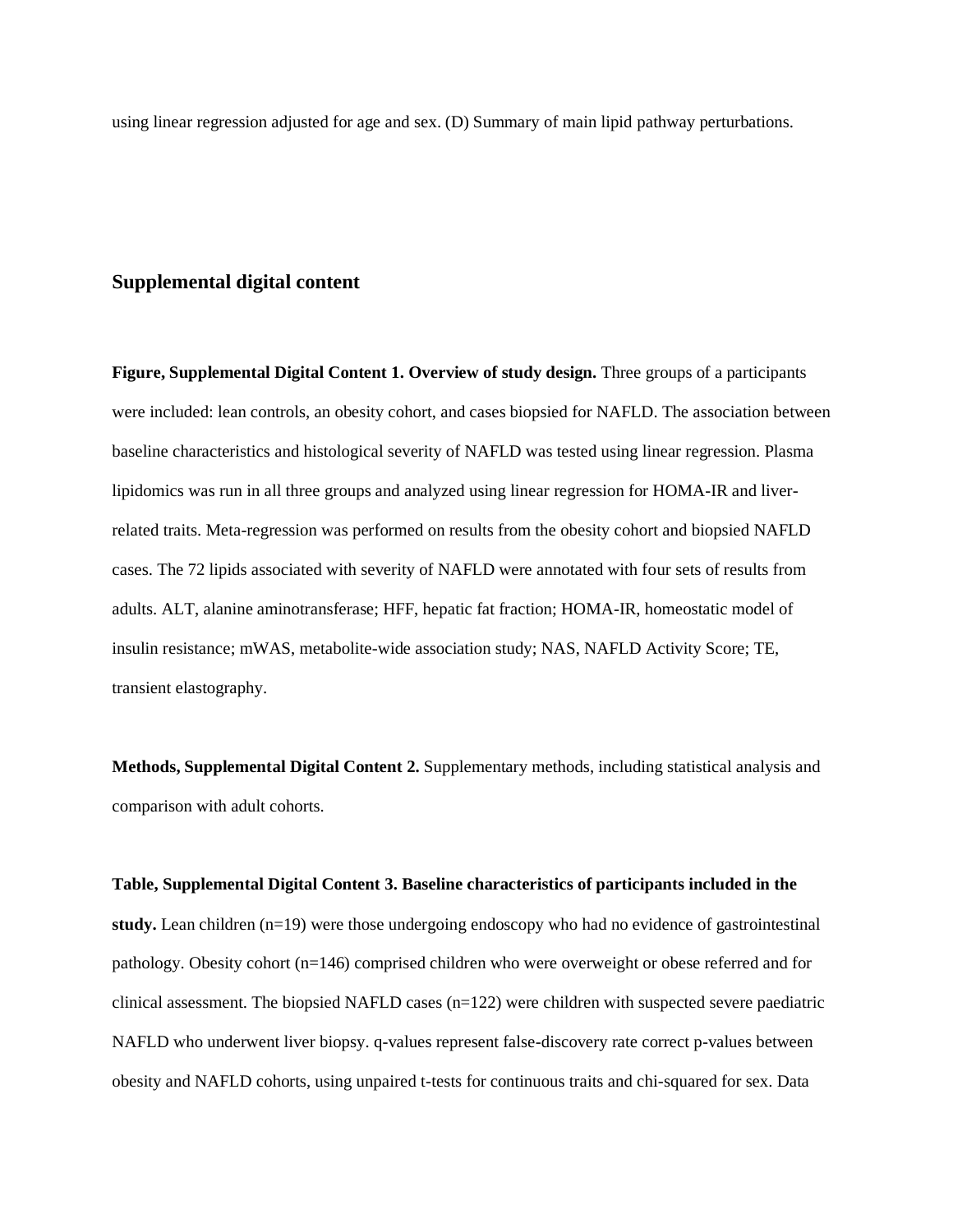represents mean (standard deviation) for continuous traits and number (%) for categorical traits.

**Figure, Supplemental Digital Content 4. Characteristics of obesity cohort and cases biopsied for NAFLD.** Obesity cohort (n=146) blue) was collected from any child who was overweight or obese referred for clinical assessment. The NAFLD cases (n=122, pink) were children with suspected severe paediatric NAFLD who underwent liver biopsy. There is no data shown from the lean group. The two overlying histograms illustrate the distribution of traits for body mass index (BMI) z-score (A), homeostatic model of insulin resistance (HOMA-IR, B), serum triglycerides (C), serum total cholesterol (D), and serum alanine aminotransferase (ALT, E). A subset (n=95) children from the obesity cohort underwent magnetic resonance spectroscopy (MRS) for estimation of liver fat (F). q-values represent comparison of means using t-test derived using the Benjamini-Hochberg method where significance is  $q<.05$ .

**Table, Supplemental Digital Content 5. Summary statistics from all analyses.** Raw summary statistics from all analyses described. Table S1: baseline histology from children biopsied for NAFLD; Table S2: association between baseline traits (e.g. body mass index, age) and histological outcomes; Table S3: full results of all lipid-trait associations tested using linear regression; Table S4: full results of all metaregression analyses; Table S5: list of 72 lipid significantly associated with the histological severity of NAFLD; Table S6: significant associations in adult cohorts<sup>(18, 19)</sup> for the same 72 lipids identified in Table S5; Table S7: genetic loci associated with the 72 lipids from Table S5; Table S8: traits associated with the genetic loci from Table S7. See spreadsheet index for further details.

**Figure, Supplemental Digital Content 6. Associations between baseline characteristics and severity of peri-portal inflammation in children biopsied for NAFLD (n=122).** None of the baseline characteristics demonstrated an association with severity of portal inflammation. Associations were tested using linear regression. q-values were derived using the Benjamini-Hochberg method where significance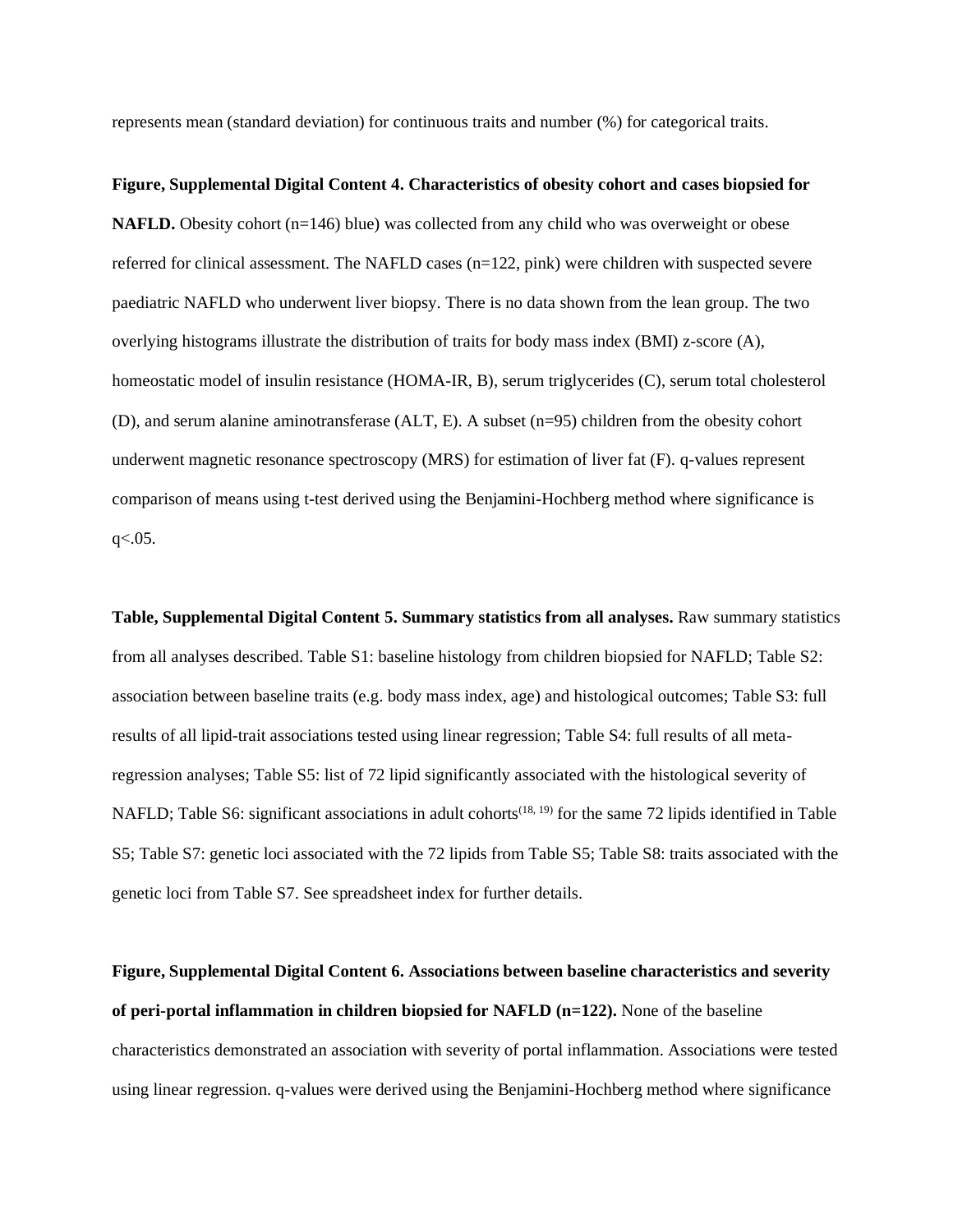is q<.05.

**Figure, Supplemental Digital Content 7. Summary of analysis of plasma lipid profiles in children with NAFLD.** After normalization, there was no difference between lean  $(n=19)$ , obese  $(n=146)$ , and NAFLD  $(n=122)$  groups on principal component analysis  $(A)$ . Lipids from each class were correlated using hierarchical clustering (B) but there was no clear distinction between obese and NAFLD groups. On meta-regression (C), lipid saturation and carbon chain length were significantly associated with several traits in both the obese and NAFLD groups. The cell color in (C) represents the meta-regression beta coefficient and stars illustrate q-values (derived using the Benjamini-Hochberg method) where significance is q<.05. Pearson correlation co-efficient (and associated p-values) between all analysed traits in obesity cohort (D) and NAFLD biopsy cases (E).

**Figure, Supplemental Digital Content 8. Associations between phosphatidylcholine (PC) species and fatty liver.** (A) Total PC by BMI z-score. (B) Association between PC(36:1) and hepatic fat fraction in obese cohort. (C) Association between total PC and NAFLD Activity Score. Meta-regressions are panels D-I: each dot represents a different lipid species and those in red are lipids significantly  $(q<.05)$ . Associations with ALT in the obese cohort (n=146) panels  $D & E$ . Associations with hepatic fat fraction on MRS in the obese cohort (n=95) panels F & G. Associations with NAFLD Activity Score in the biopsied patients (n=122) panels H & I. The line of best fit for meta-regression graphs (D-I) illustrates the overall trend between PC chain length  $(D, F, \& H)$  or saturation  $(E, G, \& I)$  and liver-related traits. The shaded area is the 95% confidence interval from the meta-regression analysis.

#### **Figure, Supplemental Digital Content 9. Associations between triglyceride (TG) species and fatty**

**liver.** (A) Total TG by cohort. (B) Total TG by BMI (body mass index) z-score. (C) Association between TG(46:1) and serum alanine aminotransferase (ALT) in the obese cohort. Meta-regressions are panels D-I: each dot represents a different lipid species and those in red are lipids significantly  $(q<.05)$ .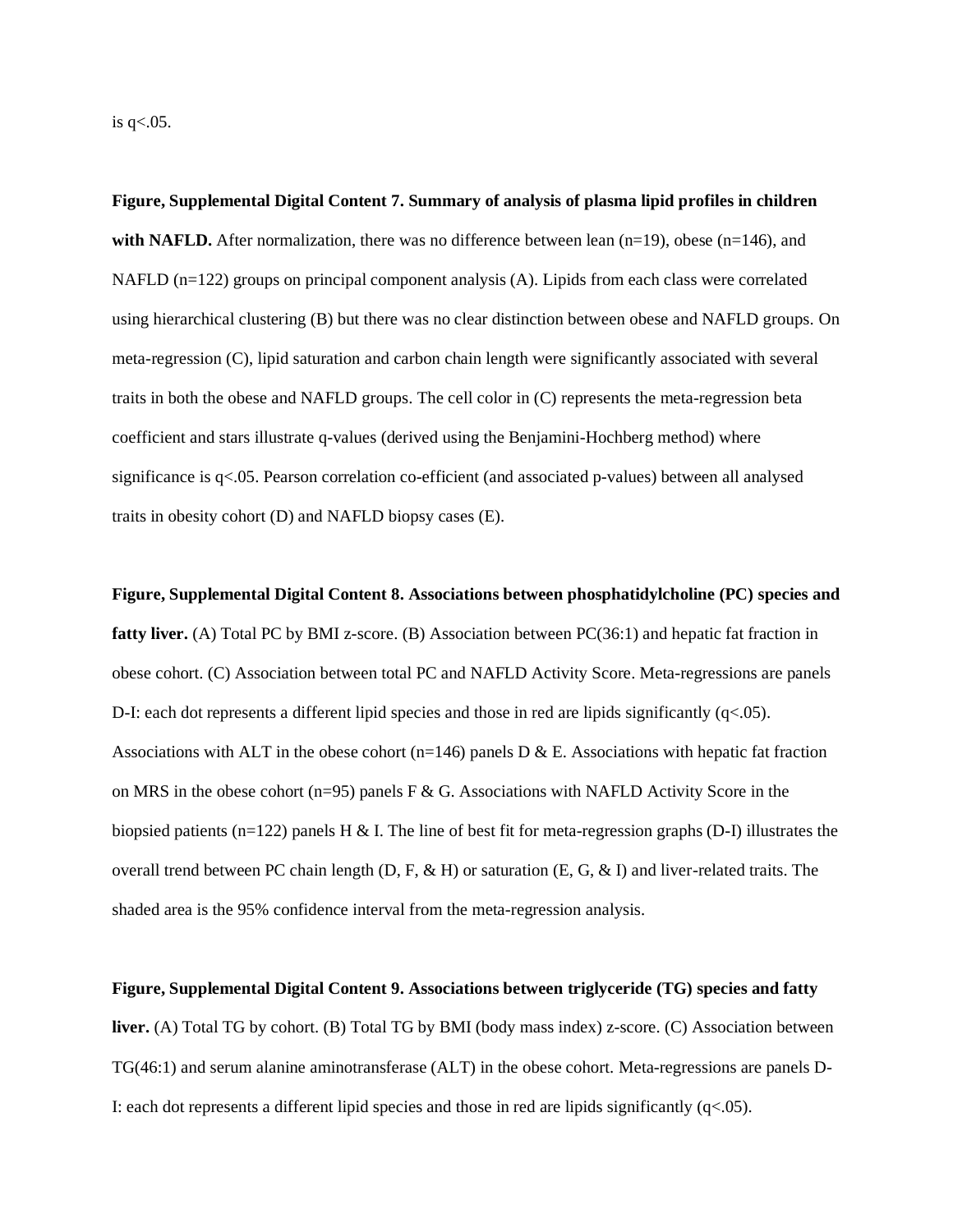Associations with ALT in the obese cohort (n=146) panels  $D \& E$ . Associations with hepatic fat fraction on MRS in the obese cohort (n=95) panels F & G. Associations with NAFLD Activity Score in the biopsied patients (n=122) panels H & I. The line of best fit for meta-regression graphs (D-I) illustrates the overall trend between TG chain length  $(D, F, \& H)$  or saturation  $(E, G, \& I)$  and liver-related traits. The shaded area is the 95% confidence interval from the meta-regression analysis.

**Figure, Supplemental Digital Content 10. Additional significant associations between serum lipid species from LC-MS and fatty liver in children.** Total lyso-phosphatidylcholines (LPC) were highest in the NAFLD cases (A) and positively associated with NAFLD Activity Score (B), particularly for the saturated LPC (e.g. LPC(18:0), C). Whereas total phosphatidylglycerols (PG, D) and total gangliosides (E) were lower in obese children than controls and lowest in the NAFLD cases. Results from metaregression are shown in F & I, where each dot represents a different lipid species and those in red are lipids significantly associated with the trait on linear regression. Phosphatidylinositol (PI) chain length (F) and saturation (I) were negatively associated with NAFLD Activity Score. Some lipids, such as PG(40:0) (G) and hexosylceramide (40:1) (H) demonstrated non-linear associations with NAFLD activity score. Panels A, D, & E show results from comparison of means (using t-tests) for total lipid abundance for each species. Panels B, C, G, & H show results from linear regression used log-transformed lipid concentrations adjusted for age and sex, and give p-values where significance is  $p < 3.3x10^{-3}$ . Panels F & I show results from meta-regression: the trend line is accompanied by a grey shaded area to illustrate the 95% confidence interval and q-values (derived using the Benjamini-Hochberg method) where significance is  $q<.05$ .

### **References**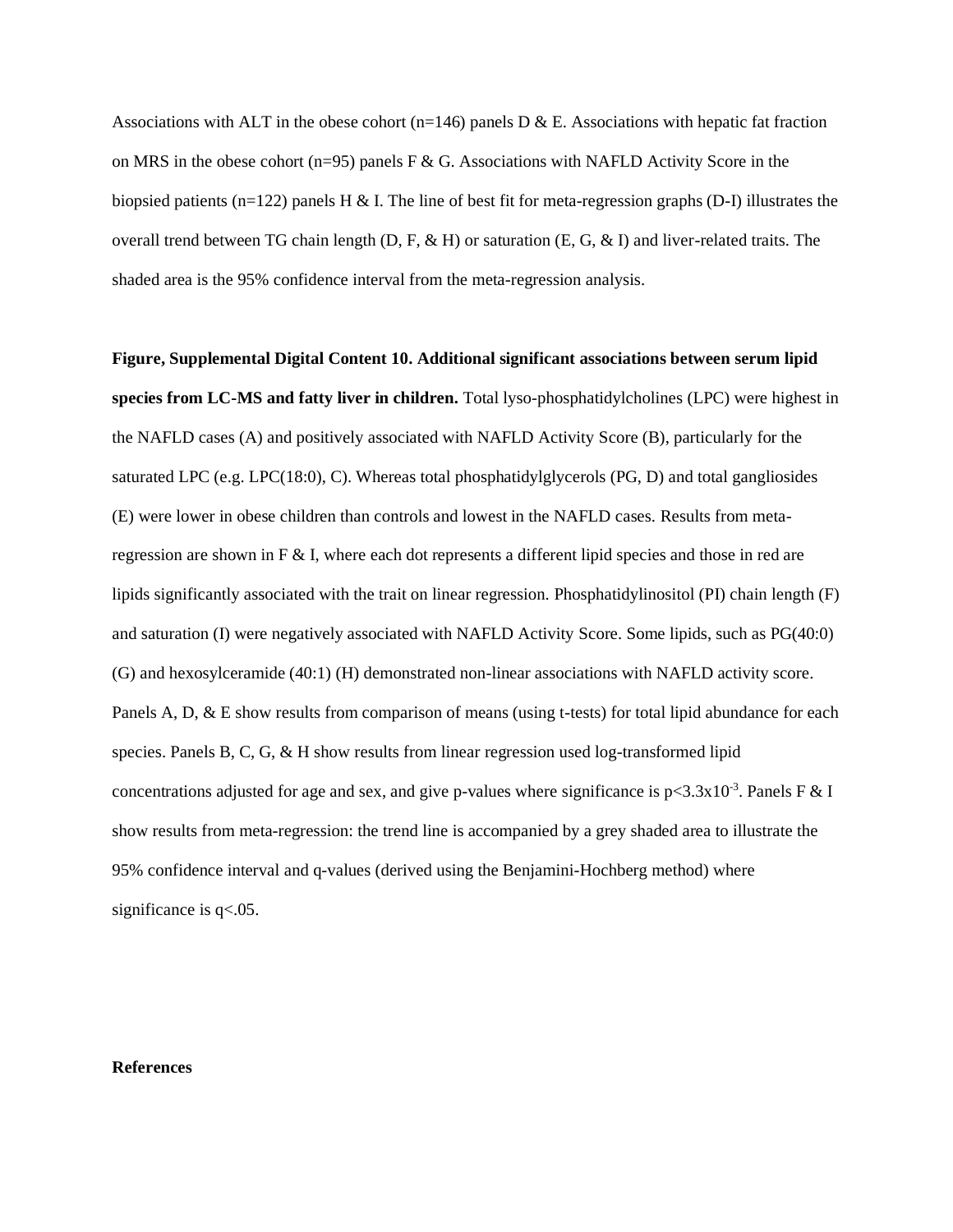- 1. Loomba R, Friedman SL, Shulman GI. Mechanisms and disease consequences of nonalcoholic fatty liver disease. *Cell* 2021; 184:2537–2564.
- 2. Goldner D, Lavine JE. NAFLD in Children: Unique Considerations and Challenges. *Gastroenterology* 2020. https://doi.org/10.1053/j.gastro.2020.01.048
- 3. Angulo P, Kleiner DE, Dam-Larsen S, et al. Liver Fibrosis, but No Other Histologic Features, Is Associated With Long-term Outcomes of Patients With Nonalcoholic Fatty Liver Disease. *Gastroenterology* 2015; 149:389-397.e10.
- 4. Taylor RS, Taylor RJ, Bayliss S, et al. Association Between Fibrosis Stage and Outcomes of Patients With Nonalcoholic Fatty Liver Disease: A Systematic Review and Meta-Analysis. *Gastroenterology* 2020. https://doi.org/10.1053/j.gastro.2020.01.043
- 5. Brunt EM, Kleiner DE, Wilson LA, et al. Improvements in Histologic Features and Diagnosis Associated With Improvement in Fibrosis in Nonalcoholic Steatohepatitis: Results From the Nonalcoholic Steatohepatitis Clinical Research Network Treatment Trials. *Hepatology* 2019; 70:522–531.
- 6. Baratta F, Pastori D, Angelico F, et al. Nonalcoholic Fatty Liver Disease and Fibrosis Associated With Increased Risk of Cardiovascular Events in a Prospective Study. *Clin Gastroenterol Hepatol* 2020; 18:2324-2331.e4.
- 7. Lavine JE, Schwimmer JB, Van Natta ML, et al. Effect of Vitamin E or Metformin for Treatment of Nonalcoholic Fatty Liver Disease in Children and Adolescents: The TONIC Randomized Controlled Trial. *JAMA* 2011; 305:1659–1668.
- 8. Feldstein AE, Charatcharoenwitthaya P, Treeprasertsuk S, et al. The natural history of nonalcholic fatty liver disease in children: a follow-up study for up to 20-years. *Gut* 2010; 58:1538–1544.
- 9. Carter-kent C, Yerian LM, Brunt EM, et al. Nonalcoholic steatohepatitis in children: A multicentre clinicopathological study. *Hepatology* 2009; 50:1113–1120.
- 10. Puri P, Baillie RA, Wiest MM, et al. A lipidomic analysis of nonalcoholic fatty liver disease. *Hepatology* 2007; 46:1081–1090.
- 11. Chiappini F, Coilly A, Kadar H, et al. Metabolism dysregulation induces a specific lipid signature of nonalcoholic steatohepatitis in patients. *Sci Rep* 2017; 7:46658.
- 12. Gorden DL, Myers DS, Ivanova PT, et al. Biomarkers of NAFLD progression: a lipidomics approach to an epidemic. *J Lipid Res* 2015; 56:722–736.
- 13. Puri P, Wiest MM, Cheung O, et al. The plasma lipidomic signature of nonalcoholic steatohepatitis. *Hepatology* 2009; 50:1827–1838.
- 14. Zhou Y, Orešič M, Leivonen M, et al. Non-invasive Detection of Non-alcoholic Steatohepatitis Using Clinical Markers and Circulating Levels of Lipids and Metabolites. *Clin Gastroenterol Hepatol* 2016; 14:1463-1472.e6.
- 15. Anjani K, Lhomme M, Sokolovska N, et al. Circulating phospholipid profiling identifies portal contribution to NASH signature in obesity. *J Hepatol* 2015; 62:905–912.
- 16. Khusial RD, Cioffi CE, Caltharp SA, et al. Development of a Plasma Screening Panel for Pediatric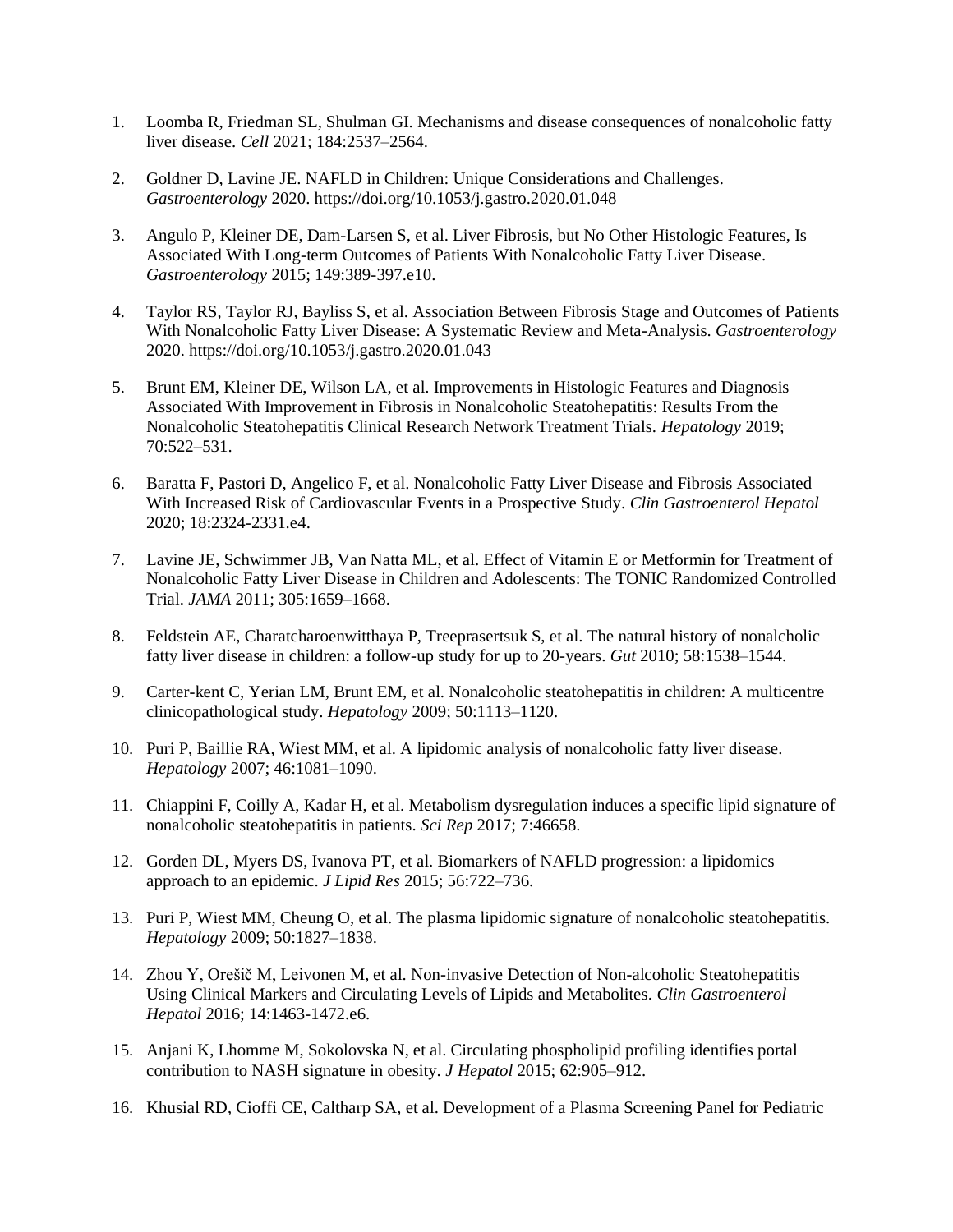Nonalcoholic Fatty Liver Disease Using Metabolomics. *Hepatol Commun* 2019; 3:1311–1321.

- 17. Hartley A, Santos Ferreira DL, Anderson EL, et al. Metabolic profiling of adolescent non-alcoholic fatty liver disease. *Wellcome Open Research* 2018; 3:166.
- 18. Mann JP, Pietzner M, Wittemans LB, et al. Insights into genetic variants associated with NASHfibrosis from metabolite profiling. *Hum Mol Genet* 2020:doi: 10.1093/hmg/ddaa162.
- 19. Pietzner M, Stewart ID, Raffler J, et al. Plasma metabolites to profile pathways in noncommunicable disease multimorbidity. *Nat Med* 2021; 27:471–479.
- 20. Tabassum R, Ramo JT, Ripatti P, et al. Genetic architecture of human plasma lipidome and its link to cardiovascular disease. *Nat Commun* 2019; 10:4329.
- 21. van Werven JR, Marsman HA, Nederveen AJ, et al. Assessment of hepatic steatosis in patients undergoing liver resection: comparison of US, CT, T1-weighted dual-echo MR imaging, and pointresolved 1H MR spectroscopy. *Radiology* 2010; 256:159–168.
- 22. Mann JP, Vreugdenhil A, Socha P, et al. European paediatric non-alcoholic fatty liver disease registry (EU-PNAFLD): Design and rationale. *Contemp Clin Trials* 2018; 75:67–71.
- 23. Jenkins B, Ronis M, Koulman A. LC-MS Lipidomics: Exploiting a Simple High-Throughput Method for the Comprehensive Extraction of Lipids in a Ruminant Fat Dose-Response Study. *Metabolites* 2020; 10. https://doi.org/10.3390/metabo10070296
- 24. Feldman A, Eder SK, Felder TK, et al. Clinical and metabolic characterization of obese subjects without non-alcoholic fatty liver: A targeted metabolomics approach. *Diabetes Metab* 2019; 45:132– 139.
- 25. Ooi GJ, Meikle PJ, Huynh K, et al. Hepatic lipidomic remodeling in severe obesity manifests with steatosis and does not evolve with non-alcoholic steatohepatitis. *J Hepatol* 2021; 75:524–535.
- 26. Steinbrecher UP, Pritchard PH. Hydrolysis of phosphatidylcholine during LDL oxidation is mediated by platelet-activating factor acetylhydrolase. *J Lipid Res* 1989; 30:305–315.
- 27. Lambeau G, Gelb MH. Biochemistry and physiology of mammalian secreted phospholipases A2. *Annu Rev Biochem* 2008; 77:495–520.
- 28. Kim JY, Hyun YJ, Jang Y, et al. Lipoprotein-associated phospholipase A2 activity is associated with coronary artery disease and markers of oxidative stress: a case-control study. *Am J Clin Nutr* 2008; 88:630–637.
- 29. Alexander M, Loomis AK, van der Lei J, et al. Non-alcoholic fatty liver disease and risk of incident acute myocardial infarction and stroke: findings from matched cohort study of 18 million European adults. *BMJ* 2019; 367:l5367.
- 30. Donnelly KL, Smith CI, Schwarzenberg SJ, et al. Sources of fatty acids stored in liver and secreted via lipoproteins in patients with nonalcoholic fatty liver disease. *J Clin Invest* 2005; 115:1343–1351.
- 31. Lambert JE, Ramos-Roman MA, Browning JD, et al. Increased de novo lipogenesis is a distinct characteristic of individuals with nonalcoholic fatty liver disease. *Gastroenterology* 2014; 146:726– 735.